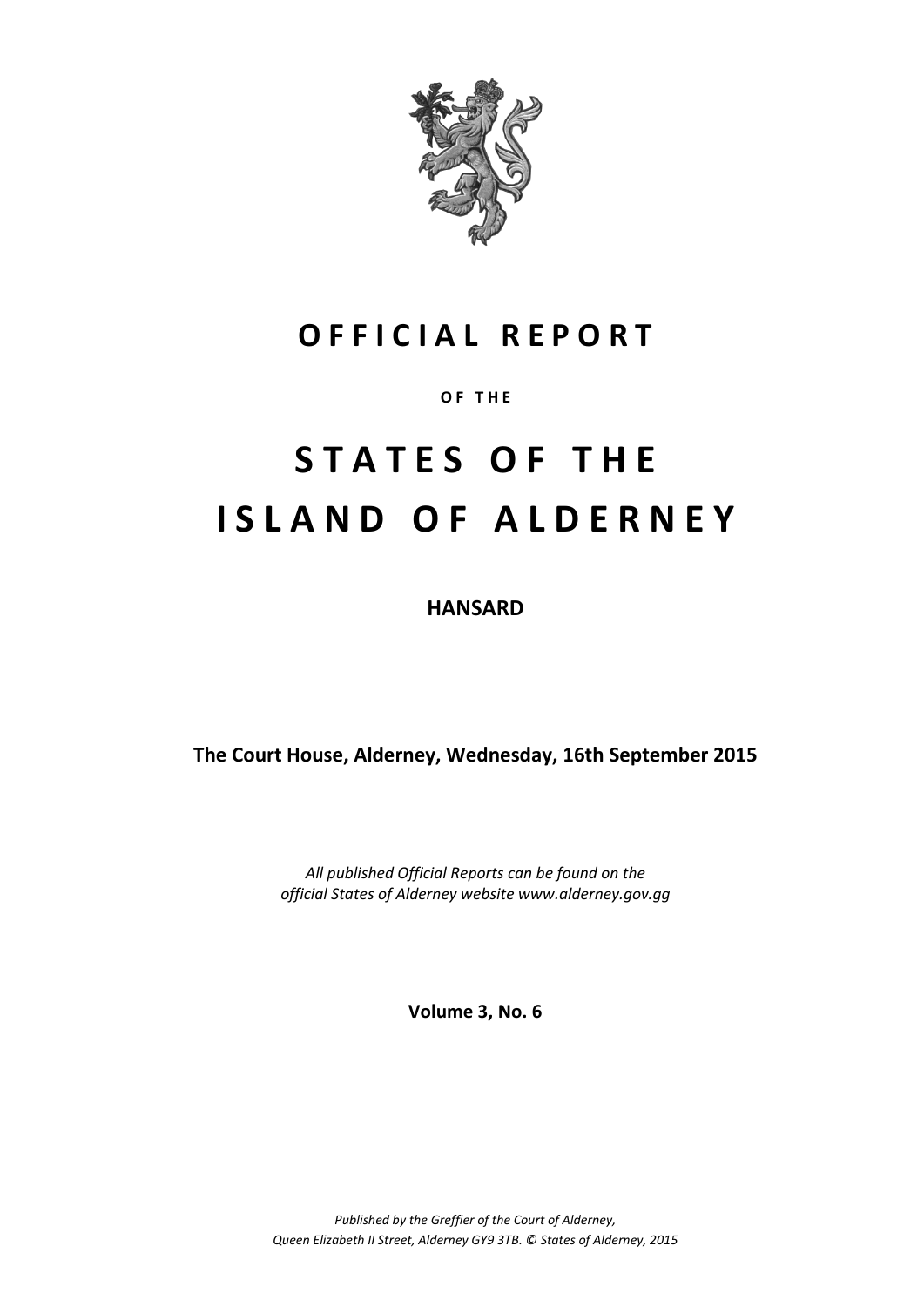#### **Present:**

Mr Stuart Trought, President

#### **Members**

Mr Matthew Birmingham Mr Neil Harvey Mr Louis Jean Mr Robert McDowall Mr Graham McKinley Mrs Norma Paris Mr Steve Roberts Mr Christopher Rowley Mr Francis Simonet Mr Ian Tugby

## **The Greffier of the Court**

Mr Jonathan Anderson

# **Business transacted**

| Tribute to His Excellency Air Marshal Peter Walker, C.B., C.B.E.                                                                                           |  |
|------------------------------------------------------------------------------------------------------------------------------------------------------------|--|
| the late Lieutenant-Governor and Commander-in-Chief of the Bailiwick of Guernsey  79                                                                       |  |
|                                                                                                                                                            |  |
|                                                                                                                                                            |  |
|                                                                                                                                                            |  |
| II. Speed Trials 2015 – Speed Trials (Alderney) Ordinance, 2015 – Item approved  80                                                                        |  |
| III. Alderney Electricity Limited $-$ Capital funding for improvements to distribution grid $-$                                                            |  |
| IV. Questions and Reports - Policy and Finance Committee - Chairman's Report -                                                                             |  |
|                                                                                                                                                            |  |
| I. Amendment to the Duty on Long Leases (Alderney) Law, 1994 - Duty on Long Leases<br>(Exempt Dealings) (Alderney) Ordinance, 2015 - Item not approved  95 |  |
|                                                                                                                                                            |  |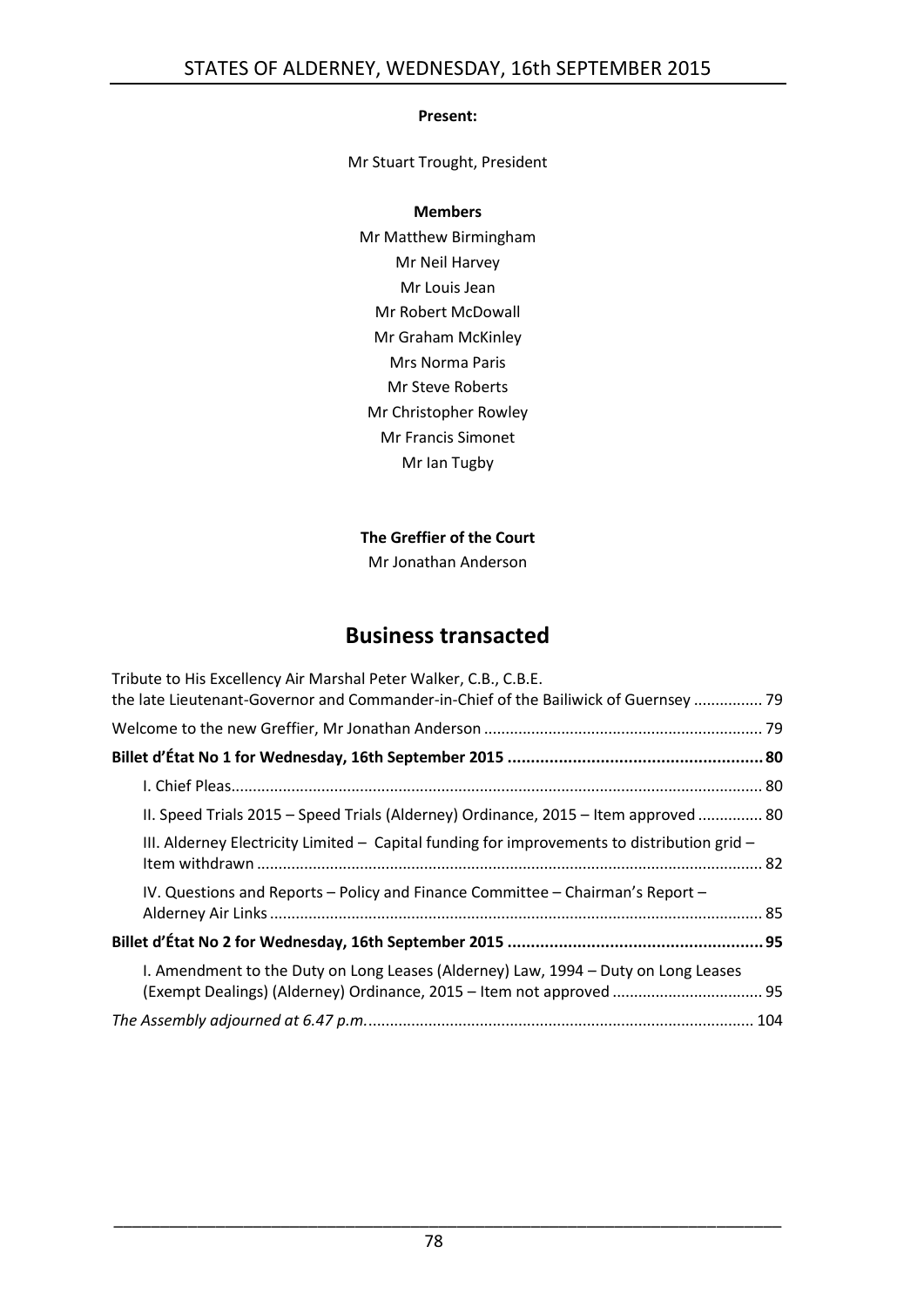# States of Alderney

#### *The States met at 5.30 p.m. in the presence of Colonel Colin Mason, a representative of the Lieutenant-Governor and Commander-in-Chief of the Bailiwick of Guernsey*

[THE PRESIDENT *in the Chair*]

# **PRAYERS**

*The Greffier*

#### <span id="page-2-0"></span>**Tribute to His Excellency Air Marshal Peter Walker, C.B., C.B.E. the late Lieutenant-Governor and Commander-in-Chief of the Bailiwick of Guernsey**

**The President:** Before we move to Item I this evening, people are probably aware that this evening the Lieutenant-Governor was supposed to be with us, and as you are all aware the Lieutenant-Governor very recently died. The Lieutenant-Governor was a very good friend of 5 Alderney's and he gave very wise counsel to Alderney and he was very genuinely interested in

Alderney. I am sure he will be missed with a deep sense of loss and remembered with great affection.

I would be pleased if you would all rise for one minute's silence for the Lieutenant-Governor.

10 *Members stood in silence.*

**The President:** Thank you very much.

## **Welcome to the new Greffier, Mr Jonathan Anderson**

<span id="page-2-1"></span>**The President:** And one more announcement before we move to this evening's business: I would like to welcome our new Greffier here this evening.

15

**Two Members:** Hear, hear.

**The Greffier:** Thank you, sir.

20 **The President:** Mr Greffier, could you please move to Item I.

**The Greffier:** Certainly, sir. Prior to Item I would you like me to complete the roll call for the purpose of the register?

25 **The President:** Yes, please do.

# **ROLL CALL**

*The Greffier*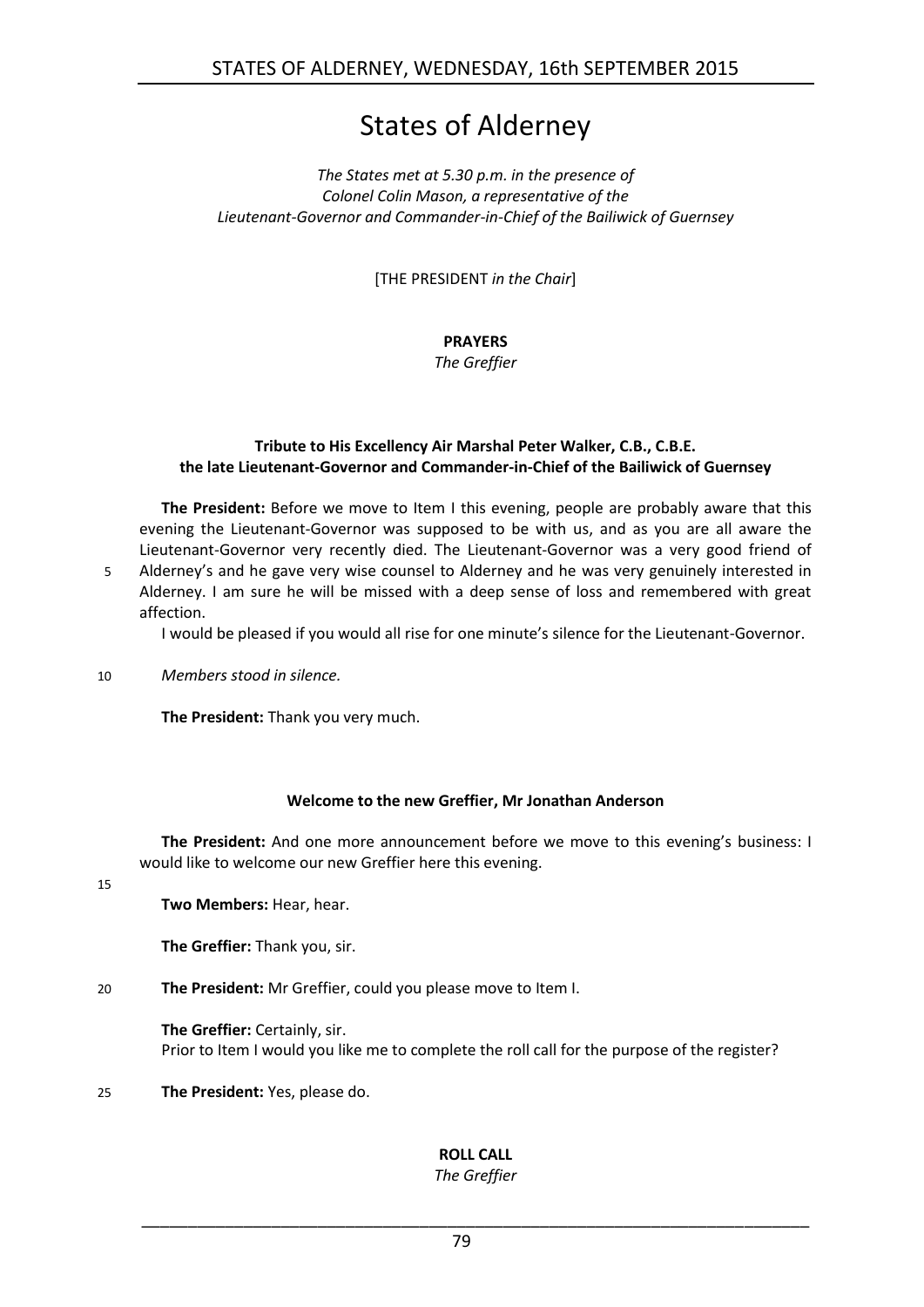# <span id="page-3-0"></span>Billet d'État No 1 for Wednesday, 16th September 2015

# **I. Chief Pleas**

<span id="page-3-1"></span>*Item I.*

*The States of Alderney is asked: To allow Persons whose names are included on the Register of Voters and who have given due notice will address the States on matters of public interest.*

**The Greffier:** Item I this evening is Chief Pleas. No Chief Pleas have been received by me, sir.

<span id="page-3-2"></span>**The President:** And there have been none received by myself.

#### **II. Speed Trials 2015 – Speed Trials (Alderney) Ordinance, 2015 – Item approved**

*Item II. The States is asked: To approve the Speed Trials (Alderney) Ordinance of 2015.*

**The President:** Could you please move to Item II.

30

**The Greffier:** Thank you, sir.

Item II this evening is Speed Trials 2015. A letter has been received from Mr Tugby as Chairman of the General Services Committee and the States of Alderney is asked to approve the Speed Trials (Alderney) Ordinance, 2015.

35

#### **The President:** Thank you very much.

Mr Tugby, as Convener, were there any comments on this at the People's Meeting, please?

**Mr Tugby:** There were no comments on the subject, sir.

40

**The President:** As proposer would you care to stay on your feet?

**Mr Tugby:** Yes, I would like to propose this Item. It is just a formality, basically, it has been going on for a number of years. It is just a benefit to Alderney, and I recommend it.

45

**The President:** Thank you, Mr Tugby. Do we have a seconder for this, please?

**Mr Rowley:** Yes, sir, I would like to second that. Thank you, and I have nothing further to add.

50

**The President:** Thank you, Mr Rowley. Does any Member wish to speak on Item II? Do you wish to speak on Item II?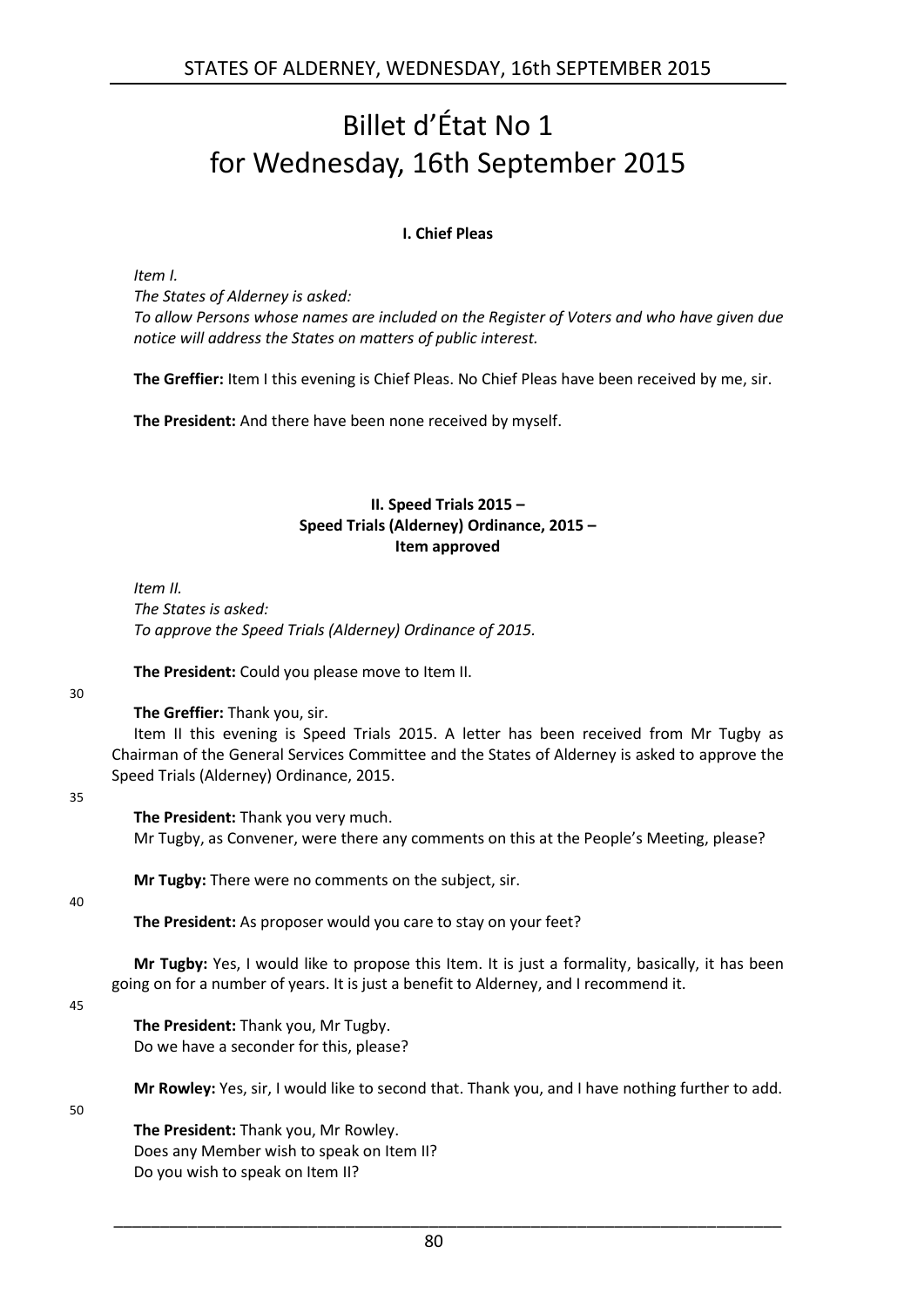**Mr Jean:** On the Hill Climb?

**The President:** Yes.

**Mr Jean:** Yes, I would like to.

#### 60 **The President:** Please do.

**Mr Jean:** I would like to say how supportive, sir, I am of the Hill Climb and what it has meant to so many people both here and in Guernsey over the years.

It is now a well-established event in our calendar and this year there has been a change. 65 There have been difficulties with bringing the vehicles in and what I am concerned about is we have had to begin to look at a degree of subsidy for the event.

Whilst this is something that I support, I think we have to keep a very careful eye on this as there could be a situation that could grow – and that, to my mind, could jeopardise the Hill Climb still further. Nothing should be done to jeopardise the Hill Climb  $-$  it is now an annual 70 event and a popular one.

I support it and I think that all of us should give plenty of thought to how we can get the situation out of subsidy and watch the situation very closely. I was quite alarmed by the short notice for the increase in bringing the vehicles in.

Thank you, sir.

75

55

**The President:** Thank you, Mr Jean. Does any other Member wish to speak on this? Mr McKinley.

80 **Mr McKinley:** Mr President, fellow States Members, I may be misunderstanding this but this Ordinance has come out today, the 16th, and the Speed Trials start tomorrow on the 17th; if we had not passed the Ordinance a number of the vehicles that were already on this Island would have had to turn round and go back.

So perhaps next year we ought to discuss this a little bit earlier. Just a point.

#### 85

**The President:** Does any other Member wish to speak on Item II, Speed Trials 2015? Mr Greffier, would you please put that to the vote.

**The Greffier:** Certainly.

*A vote was taken and the results were as follows:*

| FOR           | <b>AGAINST</b> | <b>ABSTAINED</b> |
|---------------|----------------|------------------|
| Mr Tugby      | None           | None             |
| Mr Birmingham |                |                  |
| Mr Jean       |                |                  |
| Mr Harvey     |                |                  |
| Mr Simonet    |                |                  |
| Mr McDowall   |                |                  |
| Mr Rowley     |                |                  |
| Mr Roberts    |                |                  |
| Mrs Paris     |                |                  |
| Mr McKinley   |                |                  |

#### 90 **The Greffier:** Sir, the motion is carried.

**The President:** Thank you very much indeed.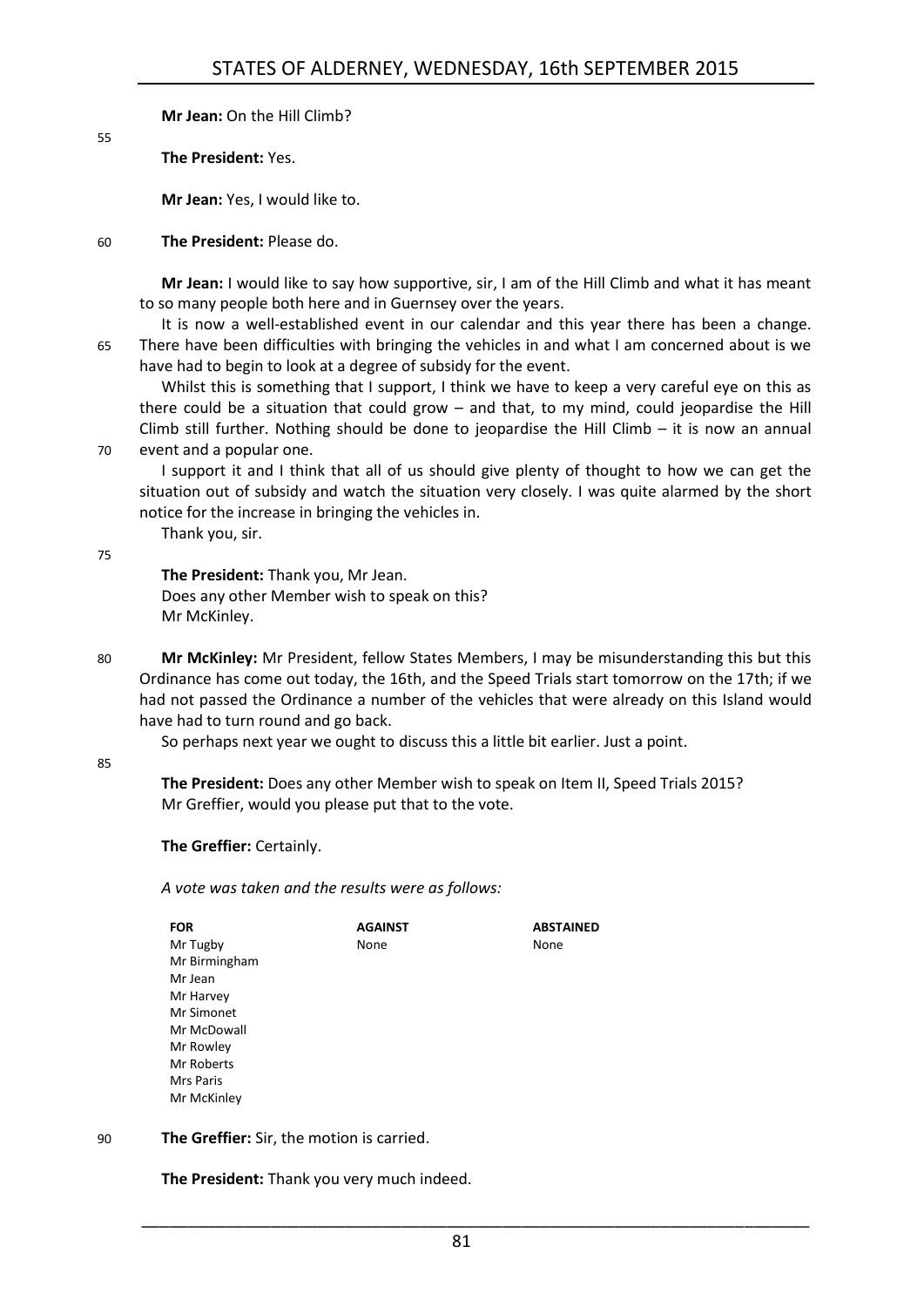#### **III. Alderney Electricity Limited – Capital funding for improvements to distribution grid – Item withdrawn**

#### <span id="page-5-0"></span>*Item III.*

*The States of Alderney is asked to approve:*

*1. Granting Alderney Electricity Limited a maximum of £1.2 million over the three years 2015 to 2017, to be funded from the States of Alderney Capital Account.*

*2. Authorising the Chief Executive of the States of Alderney, in conjunction with the legal advisors of the States of Alderney, to agree and sign the Heads of Terms of Agreement and associated contracts.*

*3. Authorising the Chief Executive of the States of Alderney, in conjunction with the legal advisors of the States of Alderney, to agree and sign the fully repairing Lease on transfer of the assets.*

**The President:** We move to Item III of Billet 1, please.

#### 95 **The Greffier:** Yes, sir.

Item III is the Alderney Electricity Limited, Capital Funding for Improvements to the Distribution Grid.

A letter has been received from Mr Neil Harvey, as Chairman of the Policy and Finance Committee and the States of Alderney is asked to approve, firstly, granting Alderney Electricity 100 Limited a maximum of £1.2 million over the three years of 2015 to 2017, to be funded from the States of Alderney Capital Account; secondly, authorising the Chief Executive of the States of Alderney, in conjunction with the legal advisers of the States of Alderney, to agree and sign the Heads of Terms of Agreement and associated contracts; and thirdly, authorising the Chief Executive of the States of Alderney, in conjunction with the legal advisers of the States of 105 Alderney, to agree and sign the fully repairing lease on transfer of the assets

## **The President:** Thank you very much indeed.

Before we move to this Item, I must inform the public that, as declared on the Members' Declarations of Interest, there are several Members of the States who are conflicted on this Item 110 as they are owners of shares. Quite clearly, under Rule 21 they are prohibited from either participating in the debate or voting on the issue.

I will name those Members. They are: Mr Simonet, Mr Jean and Mr McKinley on the fact that they own shares. Mr Birmingham is a director of that company and as a director his first interest under law has to be to the company of which he is a director, which is AEL, and he therefore is 115 similarly barred from speaking or voting on this issue.

Mr Tugby, as Convener, would you please –

**Mr Jean:** Sir, sorry –

## 120 **The President:** Mr Jean – yes?

**Mr Jean:** May I raise a point of information?

**The President:** A point of order or a point of information?

125

**Mr Jean:** If you would like it to be a point of order… but it really is a point of information.

**The President:** Let's hear what you have got to say.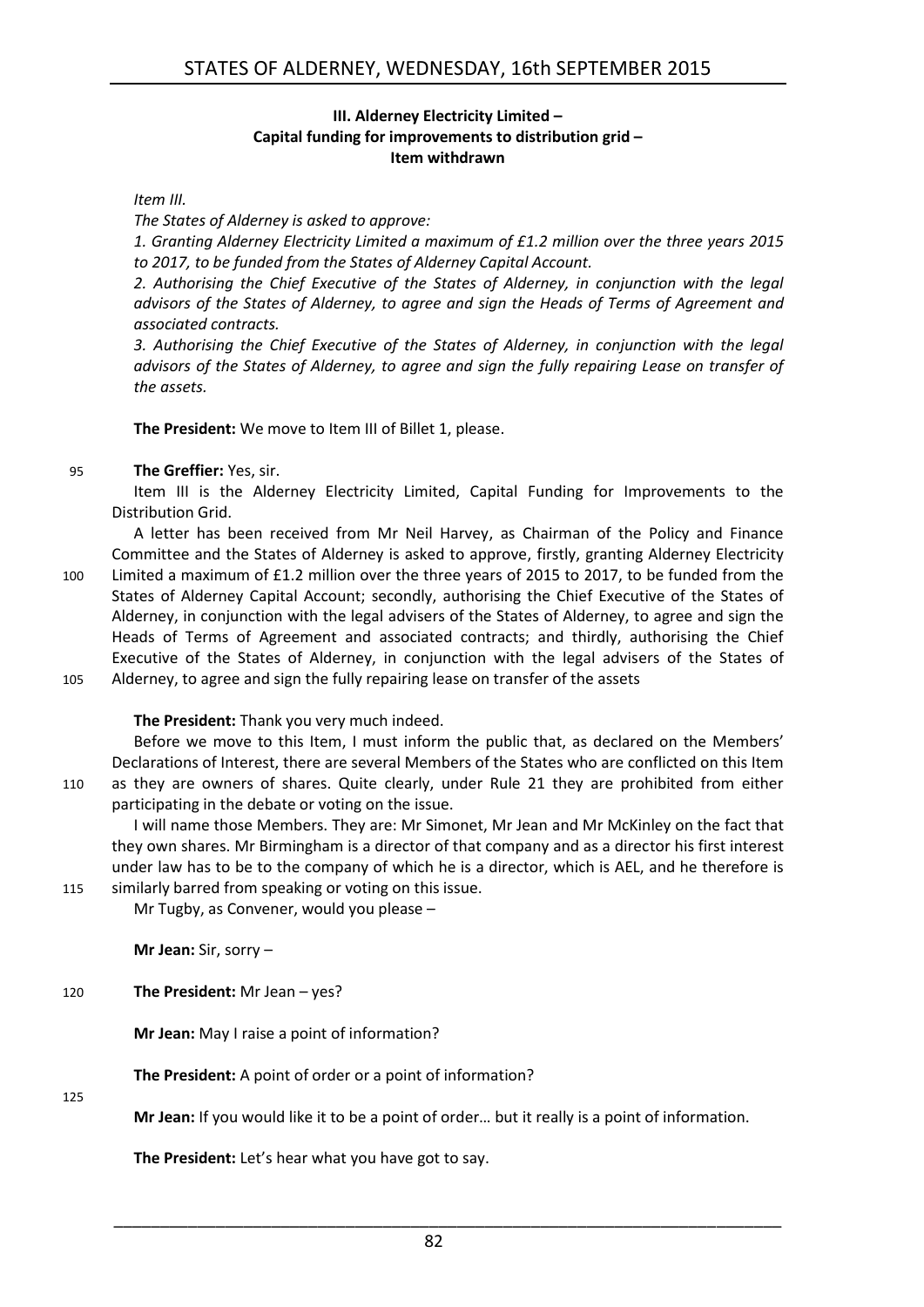#### 130 **Mr Jean:** Okay.

As you know I was concerned and I was against what happened, and I have sought advice –

**The President:** Are we talking about you not being allowed to speak or vote?

135 **Mr Jean:** The three Members who are not allowed to speak and now Mr Birmingham as well. I took the matter up with the Legal Chambers. Could I read out their reply and my e-mail?

**The President:** Yes, please do.

# 140 **Mr Jean:** Thank you.

I wrote to Howard Roberts:

'Dear Howard, I have a problem, I am hoping you can give me some advice. Only one day ago at 4.30 p.m. I was made aware…'

– that is, of course, two days ago now –

'that, under the Rules of Procedure under Declaration of Interests, Members of the States of Alderney were to be prevented from speaking on an Item contained in the September Billet for Alderney, due for discussion tomorrow evening at 5.30 p.m. This Item is for the benefit of our Alderney Electricity Company: over a three-year period £1,200,000 from the States of Alderney is to be given to AEL for their substation rebuild programme. It is well known that my views are different and it is clear the States do not want my views to receive a public airing in our monthly States Meeting – '

**The President:** Mr Jean, could you cut to the chase.

145 **Mr Jean:** Sorry, okay that is fine, yes.

'If you look at paragraph C it is the mention of "a corporate body over which he has a controlling interest". I deny this. I am one of 10 Members of the States of Alderney being asked by the Board of AEL, which *is* the controlling body, to provide them, AEL, with £1.2 million. Only as one part of the whole of the States of Alderney I maintain that, provided I declare *my* interest which is as a minority shareholder only, I should be able to speak and vote as I am not part of the controlling body. I have mentioned previously that we, the States, cannot be the controlling body as the request did not come from us, it came from AEL, and the States is more submissive in this matter -'

**The President:** Mr Jean, can you cut to the point about whether you can participate or not.

**Mr Jean:** I am cutting to the chase, I am nearly there.

' – and it is expected to oblige the controlling body. I am sorry for the short notice but, as I have mentioned, the meeting is tomorrow night which means I would appreciate an answer before I go to the meeting.'

So, at the moment, three minority shareholders stand to be silenced by what I regard as a 150 misinterpretation –

**The President:** Mr Jean, can you give us the reply, please?

**Mr Jean:** Okay, I'll go to the reply. I have said enough, okay? I will go to the reply.

'Thank you for your e-mail in which you raised a query stated to Rule 21(1)(c), in the Rules of Procedure 2010, as amended to September 2013. And the rule states: "On issues which relate specifically to the personal interest of a particular Member, his immediate family (child, parent, spouse, or partner) or a corporate body over which he has a controlling interest; e.g. planning permission, contracts, purchases, etc., the Member should declare his interest, take no part in the debate and not vote.".'

155 He goes on to say… and that is the quote from the Rules of Procedure 21(1)(c):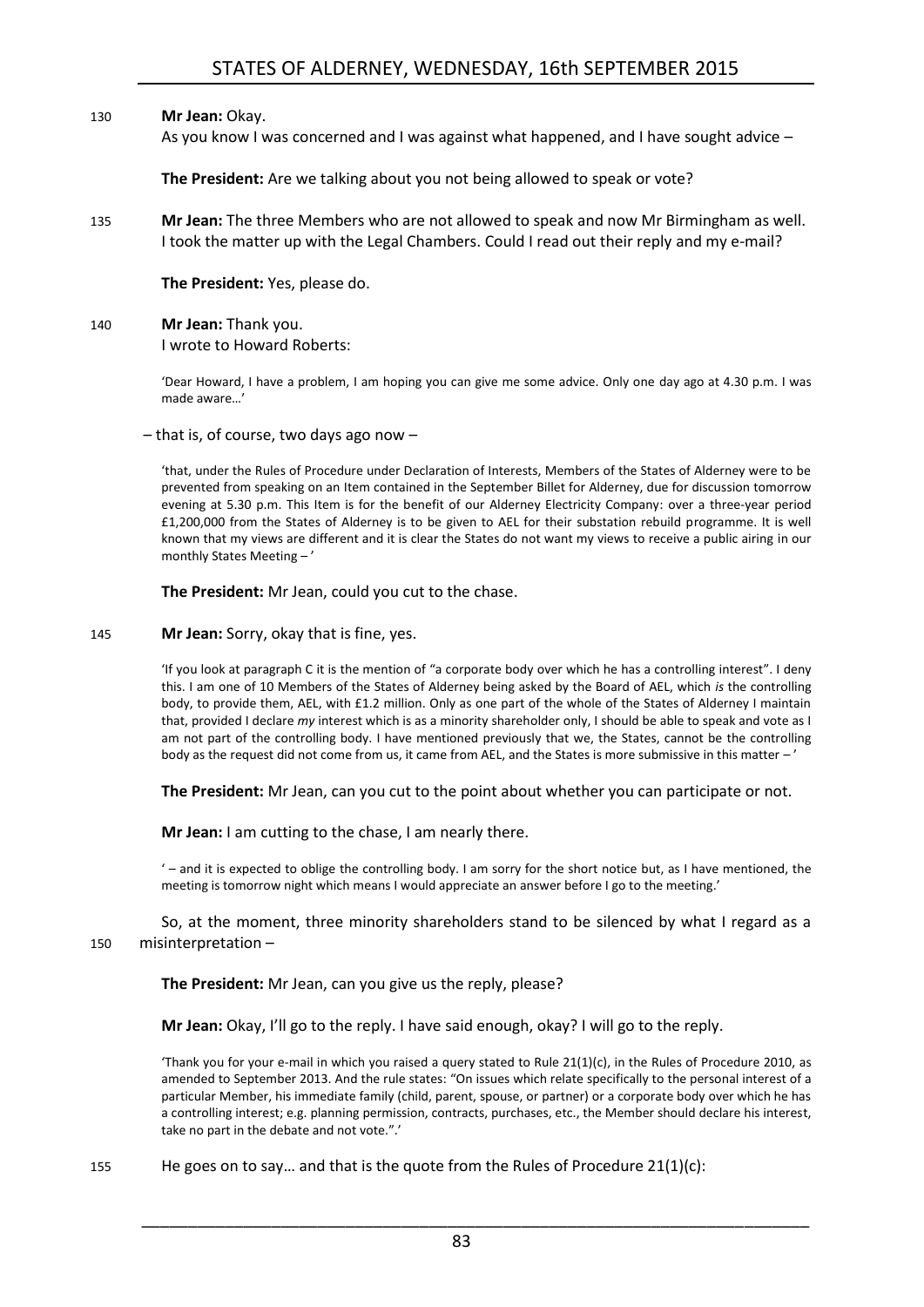'As you point out in your e-mail this rule only applies to companies or other corporate bodies over which the Member has a controlling interest. Controlling interest is not defined, but it clearly implies the power to direct the affairs and decisions of a company, a 10% shareholding of itself. And this holding is not able to be confined with other direct family member or associate body interest such as a trust or nominee arrangement. It is not a controlling interest. I am directly aware that in fact the States of Alderney hold the controlling interest in Alderney Electricity Ltd. Since, under that rule, a holding in a company that is not a controlling interest does not mean you cannot take part in the debate and vote. You are not caught either by the earlier part of that rule which refers to the personal interest of the Member, and accordingly since you state that you have declared your interest I do not think that you are prevented by paragraph 21(1)(c) of the Rules, from taking part in the debate and from voting on the subject.'

I took up Mr Birmingham's situation as well and in the case of Mr Birmingham's shares, from what you say – I do not have any direct information on this, but I think you will find this correct – he would appear to hold the shares as a nominee for the States of Alderney –

| 10U | The President: Mr Birmingham is not (A Member: A shareholder.) a shareholder - that is not<br>the issue with Mr Birmingham.      |
|-----|----------------------------------------------------------------------------------------------------------------------------------|
| 165 | Mr Jean: No, no, I know that $-$                                                                                                 |
|     | The President: So this is nothing to do with Mr Birmingham $-$                                                                   |
|     | Mr Jean: Okay, but he was also ruled out $-$ recently, just ruled him out $-$                                                    |
| 170 | The President: Mr Birmingham ruled himself out, because he was a director.                                                       |
|     | Mr Jean: Okay, alright, well I am clearing it that he can speak if he wishes. Okay?                                              |
|     | The President: Hang on, Louis - Mr Jean, sorry.                                                                                  |
| 175 | Mr Jean: I'm sorry.                                                                                                              |
|     | The President: You are not clearing it at all, because he does not hold shares in the company.                                   |
| 180 | Mr Jean: I know that - they are nominated to him by the States of Alderney.                                                      |
|     | The President: No, that is not the issue. The issue is that he is a director of the company.                                     |
| 185 | Mr Jean: Well, I took it up anyway, and I cleared it that he may speak if he wishes. Okay?<br>Shall I finish this? May I finish? |
|     | The President: Please go ahead.                                                                                                  |
|     | Mr Jean: Oh, dear, where were we?                                                                                                |

'If they have been allocated by reason of his position on the board, in my view he is not caught by Rule 21(1)(c) seeking to resolve the conflict between a Member's personal interest and those of the States of Alderney. If he is the nominated director, there would appear to be no personal interest which will conflict with his duty to the States of Alderney, as an elected Member.

I hope this will be of assistance to you, Martin Thornton.'

 $160$ 

190 Of course, Howard Roberts was away. Howard Roberts, although away, was also contacted and thanked Martin Thornton, and was not critical of his reply.

Thank you, sir. So that means that for the three Members *–*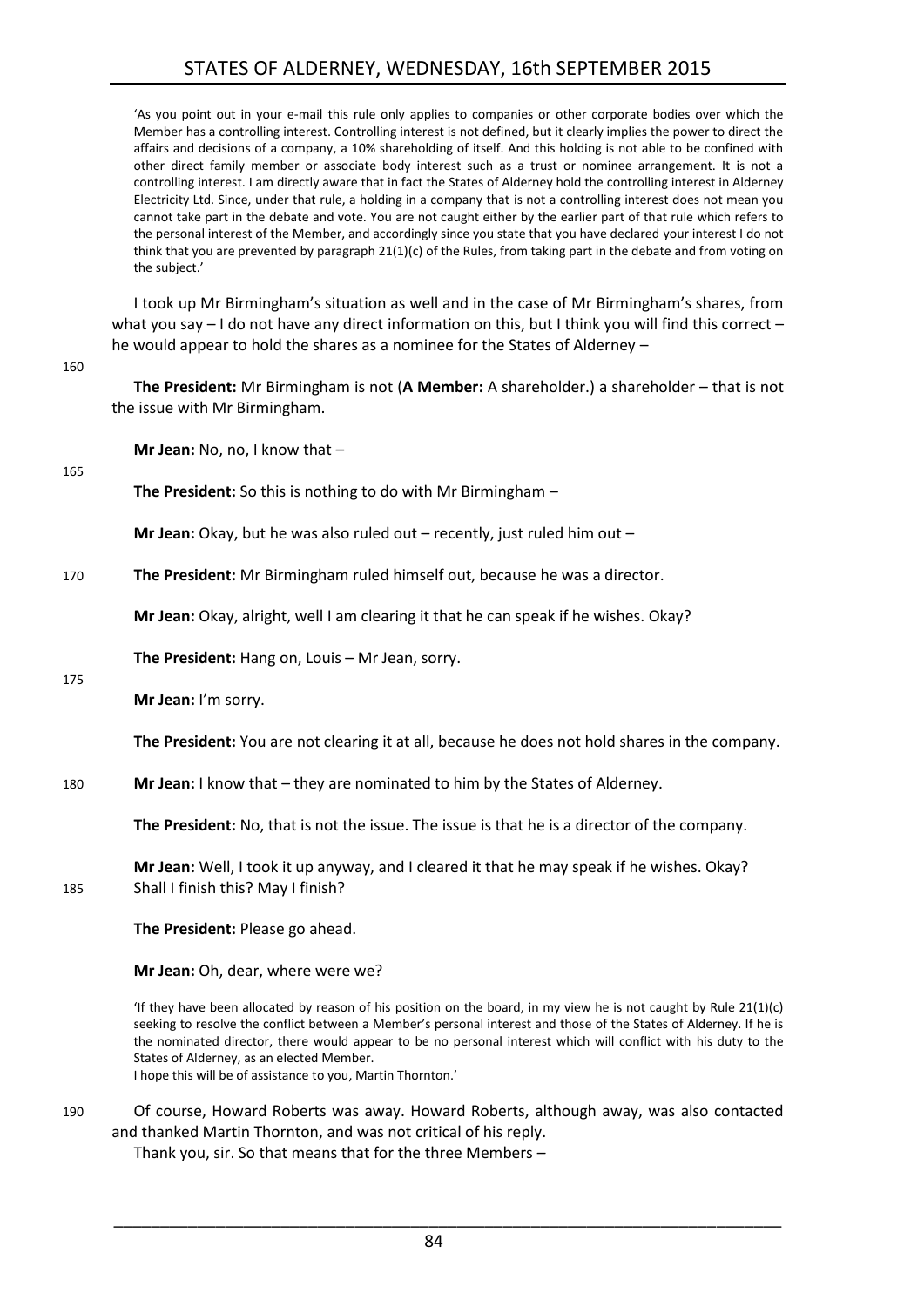# STATES OF ALDERNEY, WEDNESDAY, 16th SEPTEMBER 2015

**The President:** Mr Jean, I thank you very much for the research you have done there –

**Mr Jean:** Thank you, thank you.

**The President:** That is not the advice which I have received so I am now in a situation where I have received conflicting advice from people who are qualified to give advice.

#### 200

195

**Mr Jean:** May I suggest we defer the Item?

**The President:** No, I will decide what is happening –

205 **Mr Jean:** Let's see what you do, yes?

**The President:** Seeing as I am in the situation where I have got conflicting legal advice, what I am going to do is withdraw Item III from the Billet on this occasion, to be debated once this situation has been clarified.

210

**Mr Jean:** May I speak?

**The President:** Mr Jean. Yes, you may.

215 **Mr Jean:** That will be satisfactory to me, sir, and of course I am not at all against AEL and what I want to do is try to talk –

**The President:** Mr Jean, this Item is now off the Billet –

220 **Mr Jean:** Okay, fine, fine, I know how you are. Fine, good.

<span id="page-8-0"></span>**The President:** Thank you.

#### **IV. Questions and Reports – Policy and Finance Committee – Chairman's Report – Alderney Air Links**

*Item IV.*

*Report on Alderney Air Links from Mr Neil Harvey, Chairman of the Policy & Finance Committee.*

**The President:** Right, Mr Greffier would you please move to Item IV.

#### 225 **The Greffier:** Yes, Item IV is Questions and Reports.

Only one report has been received and that is from Mr Neil Harvey, in his capacity as Chairman of the Policy and Finance Committee regarding Alderney air links.

**The President:** Thank you very much indeed.

230 Mr Tugby, as Convener, were there any comments on this?

**Mr Tugby:** Yes, there were a number of comments on this one.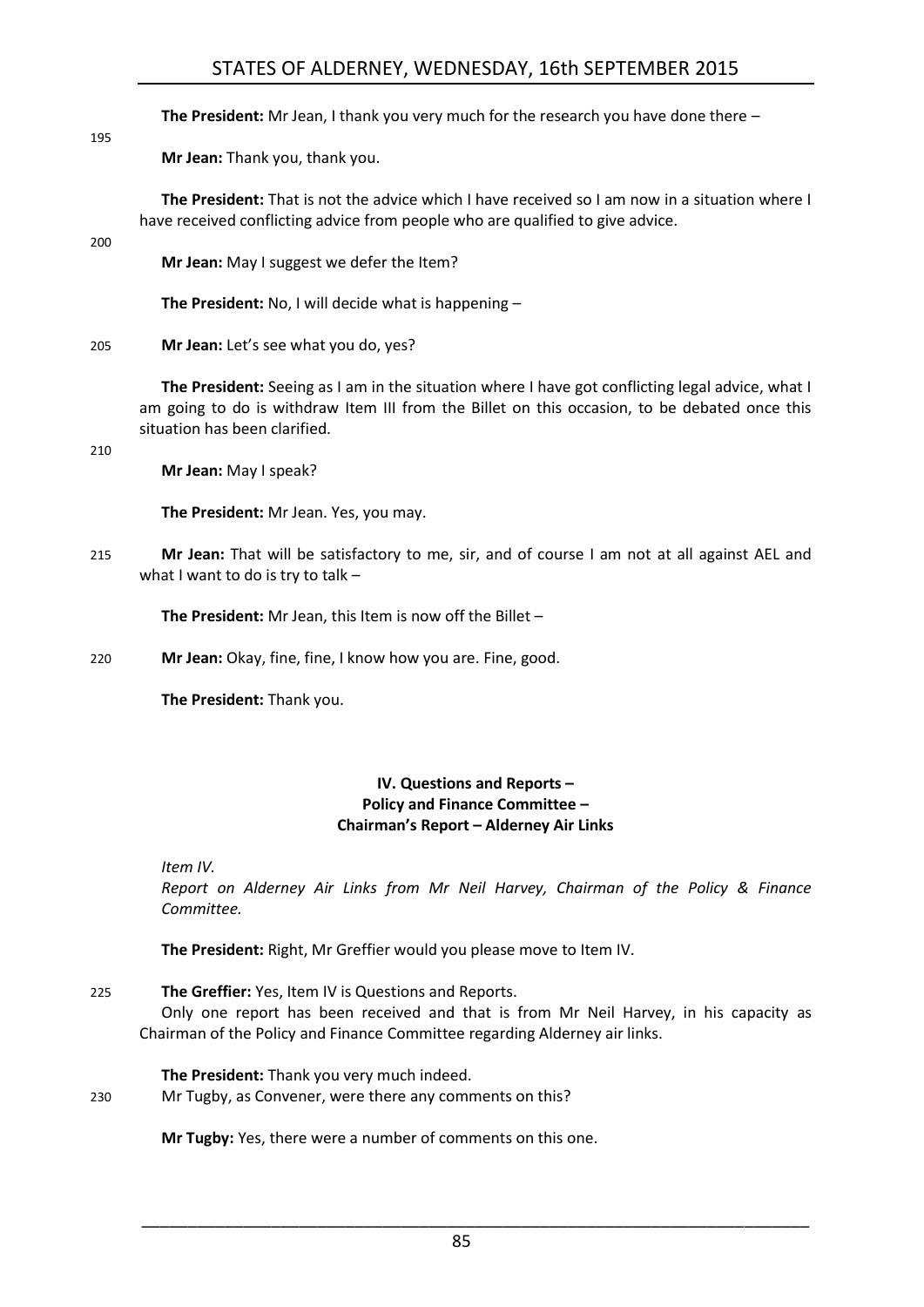A contributor calculated that by the time Aurigny have bought new Dorniers they will have to spend approximately £26 million, and he wanted to know where the money would be coming 235 from.

Mr Harvey replied that it would be funded by taxpayers and the States of Guernsey.

The same contributor stated that due to the recent problems freight had been suffering, as he had been advised that he needs to order medication at least a month in advance instead of the usual 10 days, because the pharmacy could not guarantee to have the medication in stock 240 due to serious delays in freight.

A contributor asked what the basis of the agreement would be and Mr Harvey stated that the aim is to hold Aurigny to account for a specific level of service, the number of seats and frequency of flights – and that the first bid by Aurigny, based on the 2014 levels, was not accepted as the service had already deteriorated by then. Therefore the service levels would be 245 based on 2013 levels.

He also said that a user group has now been established – which is long overdue.

One contributor asked whether the MOU was merely a document with no weight, and Mr Harvey stated that it cannot be legally binding but that Aurigny will be held to account. The States of Guernsey will have to report quarterly and explain the variants in their service levels.

250 A contributor asked whether there would be any chance of price reduction, even by subsidy. Mr Harvey said that price is one thing that is being discussed along with asking for extra flights, weight lists, etc.

The same contributor then said that Aurigny keeps on repeating the figures of £900,000 loss, but they refuse to divulge actual figures. Mr Harvey said the financial relationship between

- 255 Alderney and Guernsey is currently under review and he hopes that eventually this information will be public. A contributor queried how any subsidy would be split between the States of Alderney and the States of Guernsey, and Mr Harvey advised that subsidies are also being discussed.
- Another contributor asked why the Aurigny accounts are confidential and also when there 260 would be an update on airport improvements in Alderney. Mr Harvey stated that there are no precise dates from the States of Guernsey, but that funding for the improvements has to go through a lengthy process. Alderney's liaising group is pressuring the States of Guernsey, and he added that Mr Harvey had also written to Treasury and Resources regarding runway improvements. The contributor asked whether Mr Harvey was hopeful or confident about the
- 265 situation, and Mr Harvey replied that it was frustrating that there are two issues, one in Aurigny and the other is vehicles and runways – but that both issues are dealt with separately in Guernsey. ALG is trying to bring these two issues together, as one cannot exist without the other. He can advise Aurigny has said that, by January 2016 they will be running a Dornier-only operation.
- 270 The same contributor then asked how much understanding there is generally in the States of Guernsey about the difficulties in Alderney. Mr Harvey replied that the visits that the Deputies organised by Mr McKinley and Mr Jean have helped enormously, and opened the eyes of those who have visited. Four more Deputies are coming next week.
- The contributor asked if there was any merit to appoint a member of the public as non-275 executive director of Aurigny, and Mr Harvey advised that from a legal aspect this would definitely not be advisable.

That is it.

**The President:** Thank you, Mr Tugby.

280 Do any Members have questions for Mr Harvey on this report? Mr Simonet?

> **Mr Simonet:** I will have available questions if you have finished, but Mr Harvey has not read his report yet, so…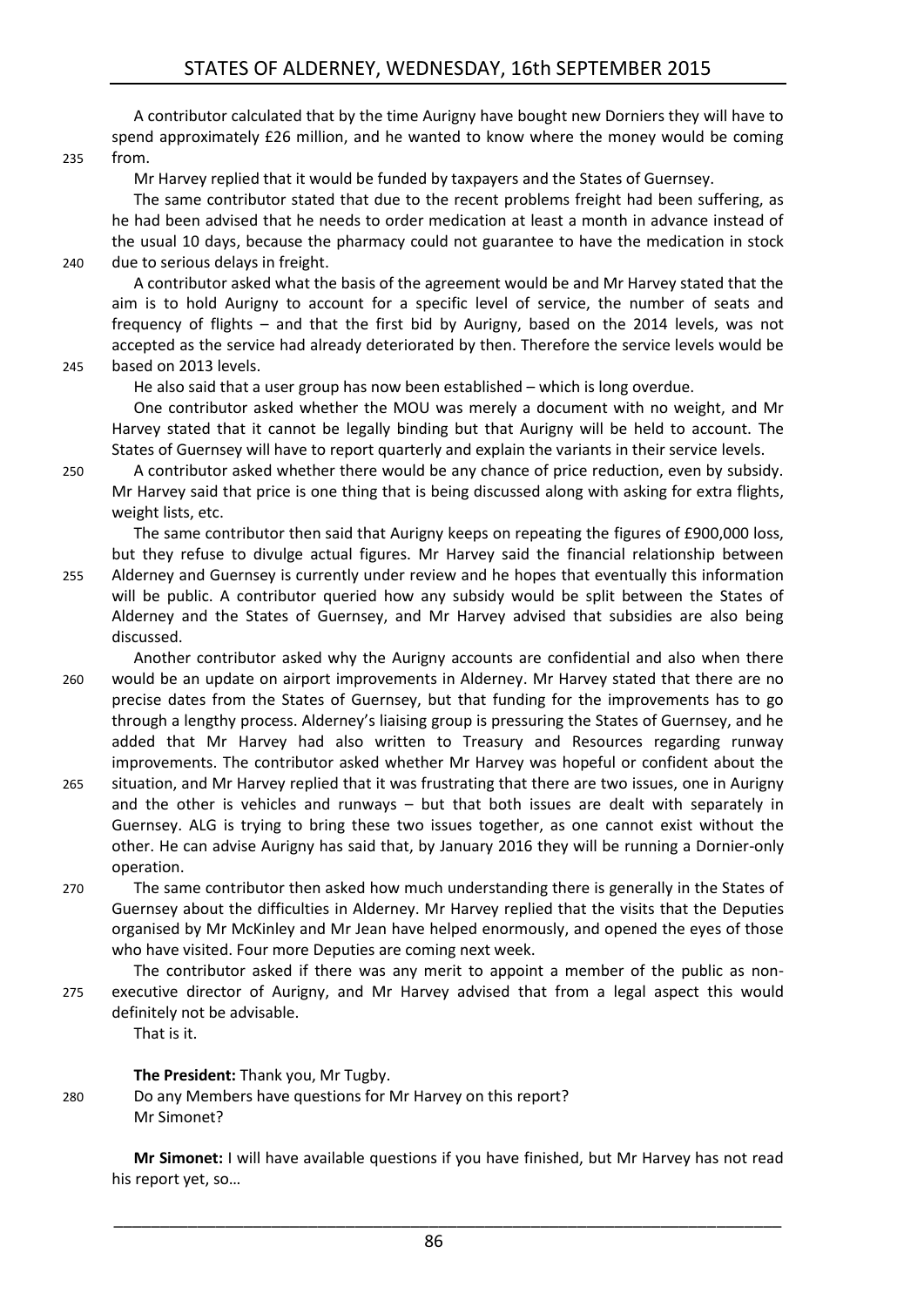#### 285 **The President:** Do you want to present your report in full?

**Mr Harvey:** Thank you, Mr President – and as we seem to have had a slight hiatus in the proceedings tonight there is probably time, and it is not a very long report; although I am grateful to Mr Tugby for detailing the report from the People's Meeting which covered many of 290 the same areas.

I will read the report, with your indulgence.

The purpose of the report is to update the States on recent discussions and actions with both the States of Guernsey and Aurigny to review, improve and sustain air links to and from Alderney.

- 295 Background: the vital need for effective air links for Alderney to maintain and encourage economic activity, to stabilise and hopefully increase our population and to preserve our unique community, is increasingly being recognised both here and in Guernsey. However, the longoverdue transition from Trislanders to Dorniers is proving extremely problematic, with far too many 'crisis' situations where we are left with only one elderly aircraft to service our two routes
- 300 for passengers, medivacs, mail and freight. Whilst we have no legal control over the actions of Aurigny, as members and taxpayers of the Bailiwick we seek to influence their actions, both directly and through their shareholders, Treasury and Resources Department.

Memorandum of understanding: hitherto the only control exercised over Aurigny has been through a set of Shareholder Objectives, which as far as Alderney services are concerned refer 305 only to maintenance of lifeline routes to and from the Island, without any definition of those. After an extended period of lobbying, we now have a draft memorandum of understanding setting out for the first time numbers of flight rotations, seats and fare structures on Alderney routes, and for which the management of Aurigny can be held accountable. These will need to be approved by Treasury and Resources Department and Aurigny, and of course the Policy and

- 310 Finance Committee here in Alderney. They will by no means be the final word in our attempts to secure a better deal for our Island, but they will include a quarterly review mechanism, formation of an Aurigny 'User Group' and a closer working relationship between our Tourism and Marketing Department and the Aurigny Income and Commercial Team.
- We have indicated clearly to Aurigny, and Treasury and Resources, that when capacity 315 permits we will look at new, or re-open, routes particularly to Jersey on a carefully targeted basis, and to boost flights for special events and shoulder months where we believe there is scope for increasing traffic. Some of this may involve subsidy or charters from our own Economic Development funds, subject to the usual sign-off procedures.
- Aircraft and Infrastructure: it is readily recognised that the memorandum of understanding is 320 merely a document, with no weight beyond the ability of Aurigny to meet the obligations contained in it. They have publicly stated that they hope to have an Air Operators Certificate – without which they cannot carry passengers – for the second Dornier by the end of September, and to receive the third new Dornier by the end of the year to become a Dornier-only operation in 2016. Not all of this is within their control but we believe they fully understand the urgency of
- 325 achieving this position. Doubts remain in the minds of some as to whether three Dorniers can satisfactorily meet the various demands placed upon the services, and certainly if we are successful with our economic development strategies it is not difficult to see a case for retaining four aircraft, with possibly two New Generation aircraft and two used models. Such an arrangement could of course have benefits for Aurigny beyond the two existing Alderney routes.
- 330 Conclusion: although all-too-frequent service problems cause distress and concern to passengers and families alike, we do believe there is a real possibility of material improvement in our air services. This is probably the key issue facing the States of Alderney in its efforts to stimulate the Island's economy, rejuvenate its population and provide reassurance to our residents.
- 335 Thank you, sir.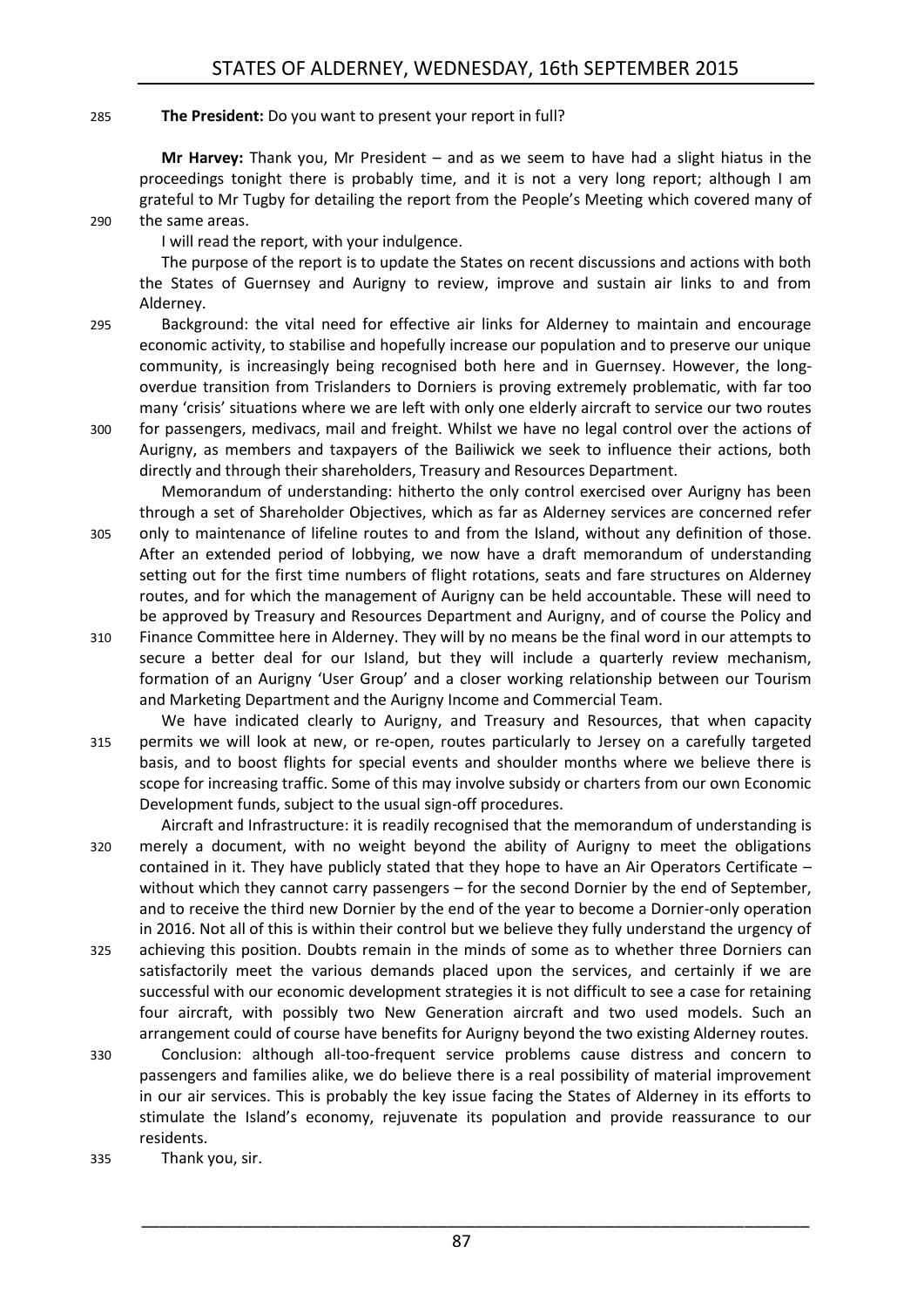**The President:** Thank you, Mr Harvey.

Do any Members have questions for Mr Harvey in this report? Mr Simonet.

340 **Mr Simonet:** Yes, Mr President, I have four or five questions that have been repeatedly put to me by members of the electorate and perhaps I should ask these questions one at a time?

**The President:** Please do.

345 **Mr Simonet:** Yes, thank you.

I thank Mr Harvey for his report.

Who will be in the Aurigny User Group? What will be its remit? Realistically, what influence can it have on Aurigny management?

#### 350 **Mr Harvey:** Thank you, sir.

I have to be totally honest and say I do not know who will be in the user group but I expect that there will be some sort of advertisement by Aurigny in due course, seeking people to join the user group – and they fully understand that we want Alderney to be represented on that user group.

- 355 Again, its remit will have to be clearly defined. User groups are established for many large organisations and utilities across Western Europe – I think it is disgraceful, frankly, that there has not been one already. There has been no mechanism for debate with Aurigny about the deficiencies in their service. Indeed, whilst I accept that the memorandum of understanding is merely a piece of paper, I have to say in the last 18 months we have had more direct dialogue 360 with Aurigny – myself and the Chief Executive, and others – than we have had in the previous
- 

18 years. So, we are at least talking to them, which has got to be a useful step forward; and I think they are *slowly* beginning to understand that they have to engage with the politicians, the civil servants and, most of all, the people who use them.

365

#### **Mr Simonet:** Thank you for that reply, Mr Harvey.

How realistic is it that Aurigny will be willing – or able – to offer new routes at capacity, given the well-established limits of its investment in new aircraft?

370 **Mr Harvey:** The limits to investment in new aircraft are not yet determined. They have made public, obviously, where they are at the moment, that they have agreement from the States of Guernsey to the purchase of one new aircraft. I believe they are looking at accelerating the purchase of a second new aircraft, but nothing is fixed and for all time.

I have to say that the memorandum of understanding  $-$  or more importantly, the numbers 375 that underpin it – have been slightly delayed; we had hoped that they would be available this week to put to Policy and Finance next week. We are now told that will not be possible because there is some further work to be done with Treasury and Resources.

Whilst the memorandum of understanding and appendices will contain their numbers of seats and the frequency of rotations, that clearly has to be translated into financial 380 consequences, and it is that debate that they are continuing with Treasury and Resources in Guernsey at the moment. When we looked at the first numbers for seats and rotations, we were not satisfied and we said we did not feel it was enough. They showed them in relationship to the 2014 numbers and we said that was, again, not satisfactory because as far as we are concerned in 2014 the service had already begun to deteriorate quite severely. So we asked them to restate

385 the figures as against the actual 2013 schedules.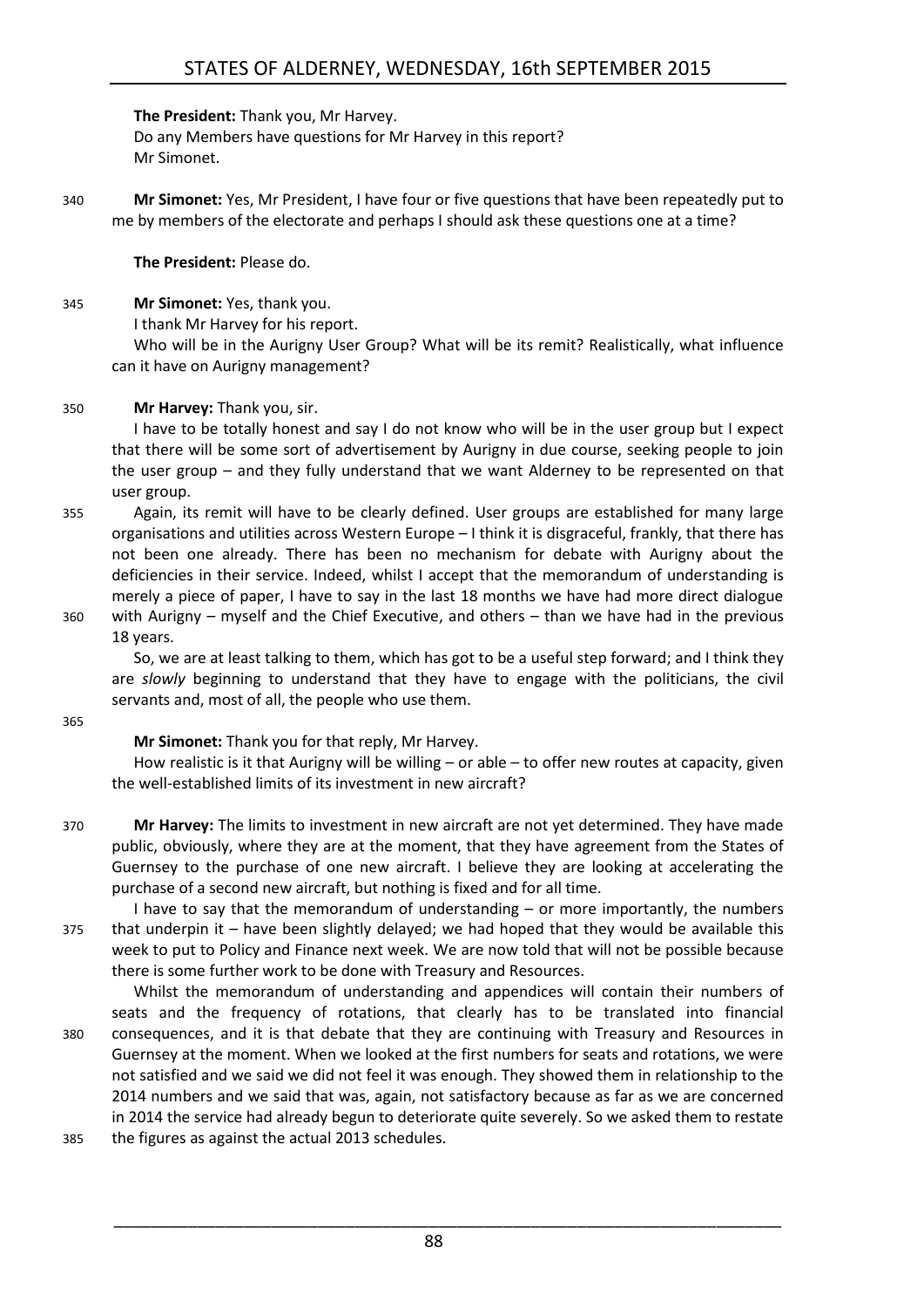We went further and said, 'What is the capacity on marginal cost with the aircraft you expect to have? How many flights could you operate throughout the year?' And that, again, is some information we are waiting for.

Clearly, if there is marginal capacity there with the number of aircraft they anticipate having 390 next year, then we would look to press them on the issue of new routes – and in particular reopening, probably on a seasonal basis, the Jersey route. Again, maybe on a six-month trial basis.

All of these extra flights have a cost and a risk, and Treasury and Resources in Guernsey are quite clear that there is a finite sum of money to subsidise Aurigny, which is where we look at the issue of 'if push comes to shove'… Yes, of course it is Aurigny's responsibility to meet our 395 requirements, but if we want to re-open a new route we may, as we did in October 2013, need to consider doing a limited charter to prove that the route is effective – and I think that would be a perfectly legitimate use of the economic development fund.

**A Member:** Absolutely.

400

**Mr Simonet:** Thank you for that answer.

In your statement, when you are saying that the long-overdue transition from Trislanders to Dorniers is proving extremely problematic with far too many crisis situations, how can you be confident that the long-term plan outlined in your report will not be delayed beyond 2016 – or 405 materialise at all?

**Mr Harvey:** I cannot. *(Laughter)*

**Mr Simonet:** And finally, Mr Harvey, in your conclusion you reached a tone of optimism –

410

**Mr Harvey:** Of course.

**Mr Simonet:** If your reasons for optimism are ultimately seen to be unfounded, what alternative plan do you have to fix this problem which, by your own estimation, is the key issue 415 facing the States of Alderney – or is your plan simply that you expect the States of Guernsey to do the right thing by Alderney?

**Mr Harvey:** We have looked, as a collection of States, at the possibility of alternative plans, or contingency plans. We have looked at the possibility of engaging with other operators and we 420 have come to the conclusion that at the moment that is not viable.

The only other operators who have expressed interest are what is termed a 'virtual airline' possessed of no assets, leasing an aircraft as and when they need them, *certainly* without the financial security of the States of Guernsey, or the Bailiwick of Guernsey. So although there may be a part to play for such operators, in terms of replacing Aurigny there is no other option at the 425 moment – I say 'at the moment'.

The memorandum of understanding is merely a step along a process which will *probably* within 18 months or so – one is always reluctant to put timescales on these things – lead to a public service obligation, because the legal advice for the States of Guernsey is that the public service obligation is the correct way to go to ensure that there is no element of uncompetitive

430 behaviour. What that public service obligation will do, will be to specify the services that Alderney needs by way of air services, and we will put it out as a public offering to airlines throughout Europe, possibly throughout the world.

Frankly, I am not holding my breath: there are fond notions that easyJet, Ryanair, Richard Branson or somebody would love to come along here and take over Aurigny's route. It is 435 nonsense, of course. We are a very small Island with very limited services and just the regulatory infrastructure for running that is fairly substantial, so I do not think it is realistic to hope that there will be a queue of people wanting to take over our air services.

89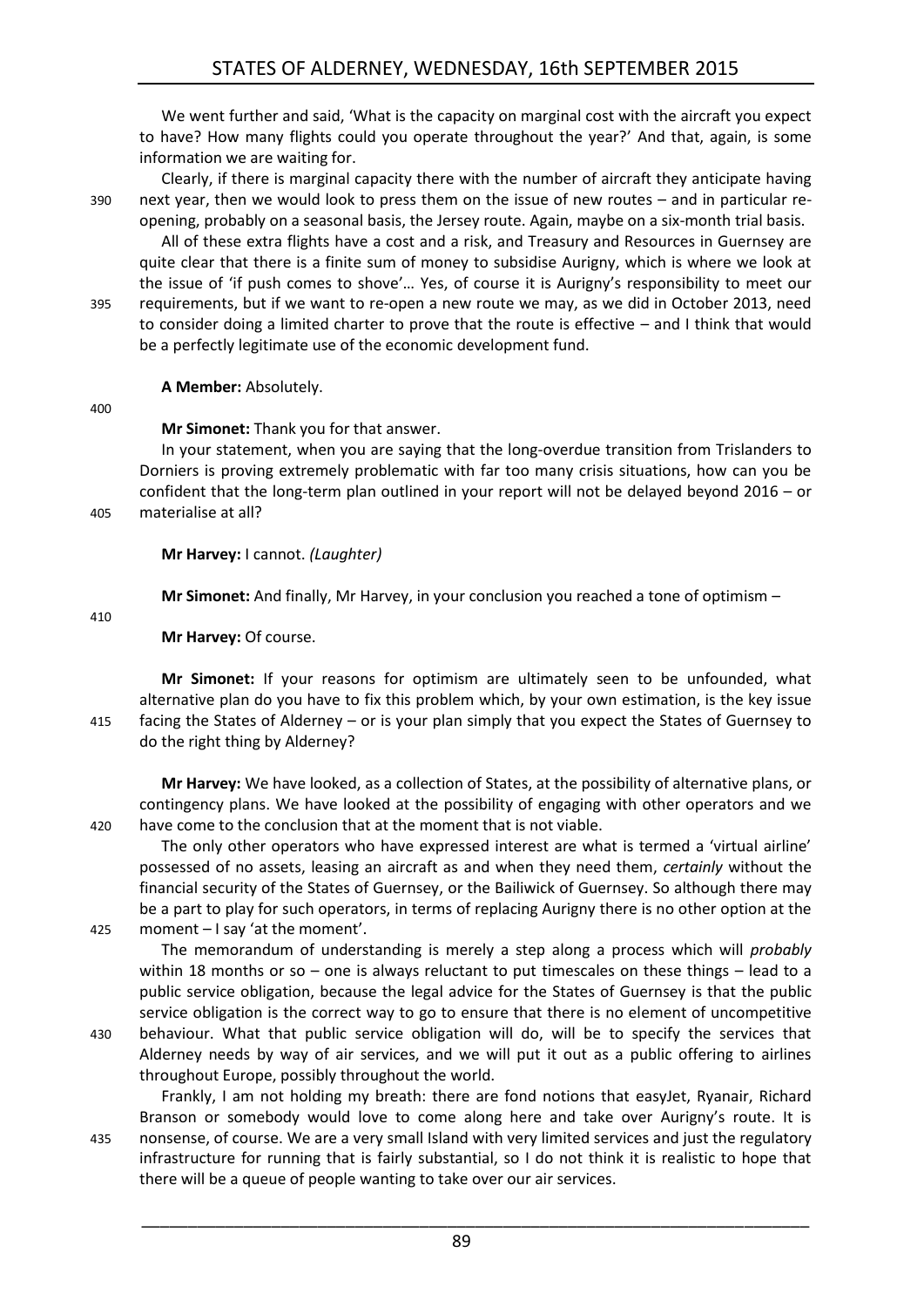But we will always look at the opportunities that may arise and there are some niche opportunities that arise from time to time. It may well be, for example, with Jersey route that if 440 we say to Aurigny, 'We would like to run a six-months trial of weekend services to and from Jersey' and Aurigny say, 'No, we have not got the capacity to do it' we can look elsewhere; and we already have other operators who might be interested in running that, as it does not compete directly with Aurigny's main routes.

But anything that we do that affects the existing traffic between here and Southampton, and 445 here and Guernsey – if it affects it to a significant extent – is going to rebound on Aurigny and they are going to cut their service. So it is not just a simple question of saying, 'We can replace a bit of this' because it will not work like that.

So… a long way round, I think we can make progress on new routes; it is going to be a slow process. I think we will continue and I feel we *should* continue to press for more aircraft, I am 450 not convinced that three Dorniers will be sufficient; and I know there are many in the industry – some in Aurigny, and I suspect and hope some in Guernsey – who will support that view.

But I think what is important at the moment is to get the Dorniers functioning as quickly as possible, the new ones will be significantly more efficient and effective than the older ones but, quite frankly, having flown a number of times in the older ones I think they offer a far better 455 service than the Trislanders. And, I am sad to say, everybody has a great deal of empathy and concern and sympathy for Joey, but things move on – and it is time we moved on with this one.

**Mr Simonet:** Thank you, Mr President. Just in conclusion I would like to thank Mr Harvey for his detailed replies.

460

**The President:** Thank you, Mr Simonet. Does any other Member have questions for Mr Harvey?

**Mr McDowall:** Yes, Mr President, if I may.

465

**The President:** Mr McDowall.

**Mr McDowall:** Just two or three points of technical clarification, rather than questions – may I be permitted to make them?

470

**The President:** Yes, please do.

**Mr McDowall:** Thank you.

First of all, the accounts of Aurigny are not published at the moment – they are confidential. 475 If the States of Guernsey had moved to international financial reporting standards they would not be allowed to do that, without a heavy qualification to their accounts. They passed a motion to move to international financial reporting standards in 2012 and they have done *nothing* since – I think it is disgraceful.

The second point is that, as a result of that, they would have to disclose the losses on the 480 routes – and I think this is an important point to bear in mind. So pressure should be put on the States of Guernsey to move as soon as possible to international financial reporting standards for their accounts.

**The President:** And the question is?

#### 485

**Mr McDowall:** The question is… *(Laughter)* Mr Harvey: when do you think the States of Guernsey will move to international financial reporting standards?

**The President:** Thank you.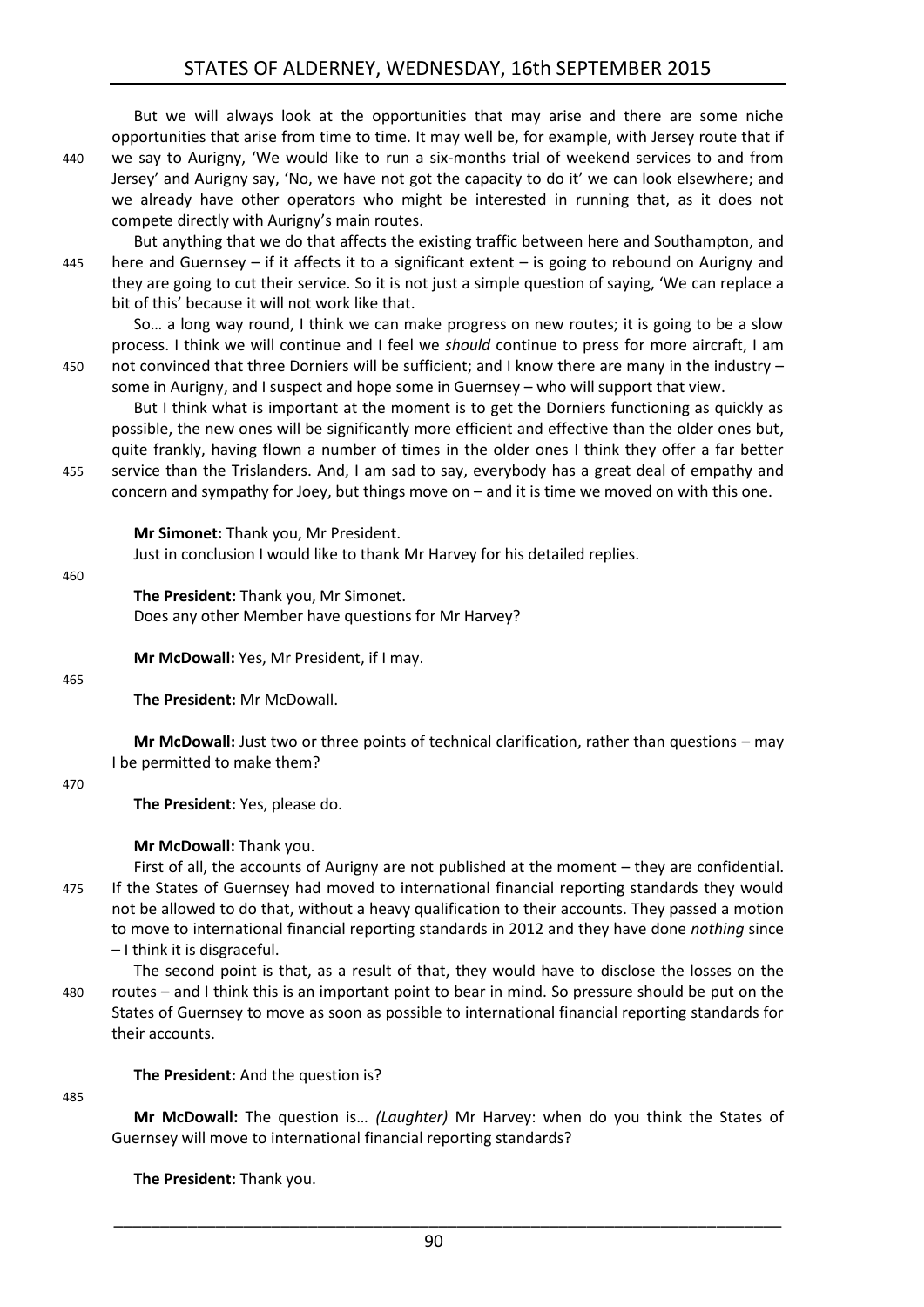- 490 **Mr Harvey:** Thank you, Mr McDowall, I feel inadequately qualified to answer the last particular question… but the issue of lack of transparency in Aurigny's accounts is one that is getting increasing air again – which I think is a good thing too. And indeed the need to eventually move to more transparent accounting is apparent in our discussions with T&R, when we have discussed subsidies and the sort of support that Aurigny provides to Alderney.
- 495 So, I think the clamour for that transparency will grow. It is a double-edged sword, it will show up things that some people may not wish to be shown up  $-$  but you have to take it warts and all. I think if any action arises I would venture to suggest the Alderney representatives in Guernsey should push for it as well.
- 500 **The President:** Thank you very much. Mr… ask a question?

**Mr McKinley:** Well actually just to give an answer to a question there – if I may.

505 **The President:** The purpose of this is so that you can ask questions –

**Mr McKinley:** Well, could I just amplify a response, if I may?

**The President:** Yes, yes – go on.

510

**Mr McKinley:** The Guernsey accounts were due to be debated in the Guernsey States meeting at the end of July and they were not debated because there was too much on the agenda. So they will be debated at the first part of the September debate, which is of course at the end of this month.

515 As a matter of interest we are going to ask the question, 'Why is it that Aurigny's accounts… and what other companies' accounts actually, are kept confidential?' And we are also going to ask questions about international financial reporting standards which Mr McDowall and I, and Mr Jean, have discussed already. So we hope to bring that subject up.

As a matter of interest we might get them to disclose the fact that Aurigny, I understand, is in 520 debt to the tune of £51 million (**A Member:** Yes.) to the States of Guernsey.

**The President:** Thank you, Mr McKinley. Does anybody else wish to ask a question of Mr Harvey?

525 **Mr McDowall:** Yes. *(Interjection)*

**The President:** Go ahead, Mr Birmingham.

## **Mr Birmingham:** Thank you, Mr President.

- 530 Does Mr Harvey agree with me that it is vital that the local health professionals particularly the St John Ambulance Service – are included in the proposed user group to help in aid of the proper operation of medivacs? I think their advice must be important and should be taken on board.
- 535 **Mr Harvey:** I think that is an excellent suggestion, as I would expect from Mr Birmingham. There are certain anomalies as regards medivac, there is no legal agreement between Aurigny and HSSD on medivacs – it is a practice which has grown up, thank heavens, over a number of years; and I know that, too, is something that slightly concerns St John's and other people.

So I think there will be a move towards having a proper formal agreement in respect of 540 medivacs. Certainly, I am pleased to say that nobody, anywhere, has hinted in Guernsey at any withdrawal from medivac, so one would hope that the service there is as safe as anything in life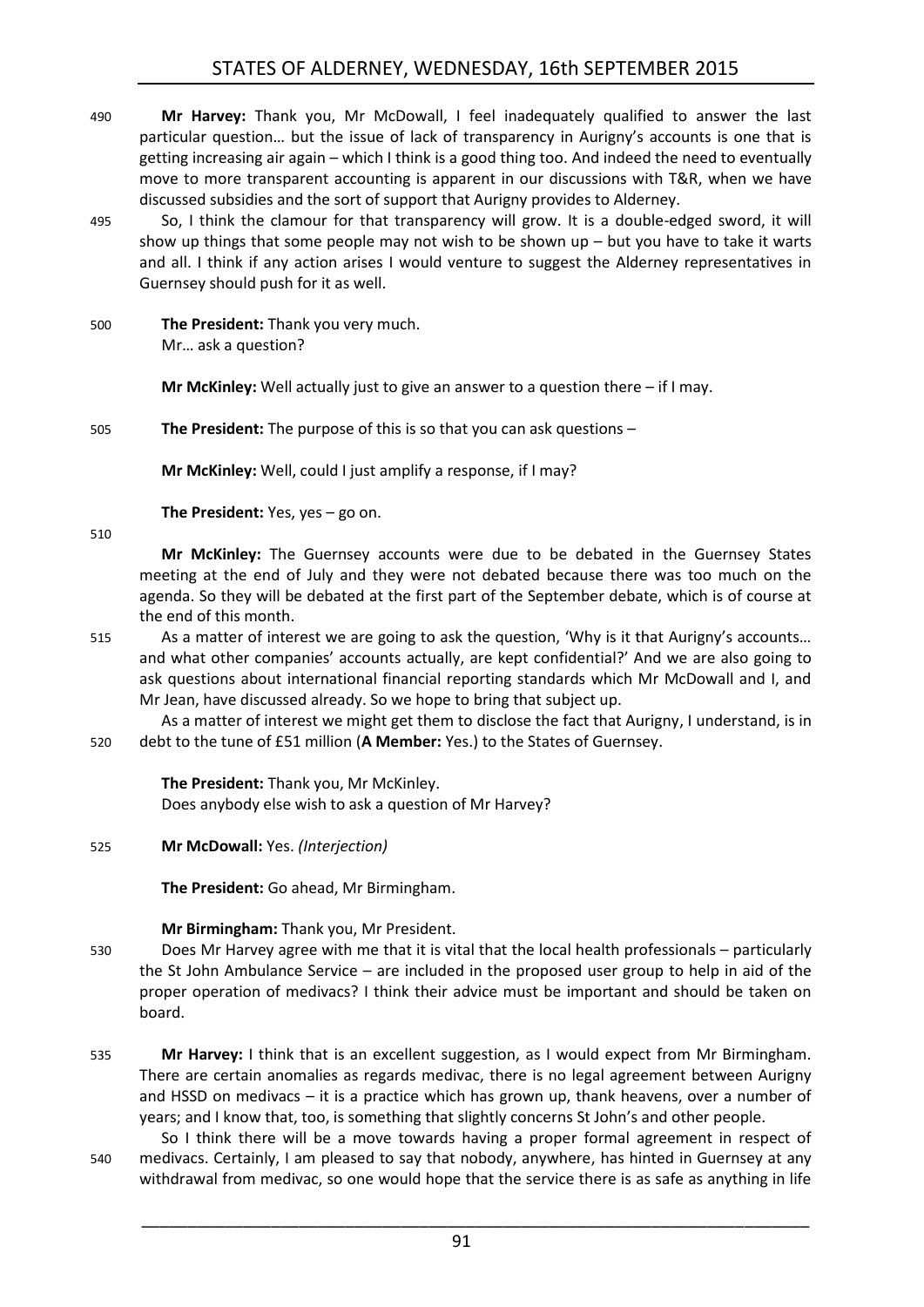can be. But, yes, I quite agree: I think to have somebody representing that aspect of the air service would be very good.

We, of course, will have no control over the user group, but we can certainly make 545 suggestions.

**The President:** Thank you very much. Mr McDowall, do you have another question?

say, they would be failing in their duty not to do so.

#### 550 **Mr McDowall:** I do, indeed, Mr President.

Subsequent to the report, Mr Harvey, Aurigny have advertised for two new non-exec directors. Would you encourage members of the public who are appropriately qualified here to apply for such posts?

555 **Mr Harvey:** Absolutely, but I think what is important to recognise, as we have already touched on in a different context, is that for a director of a company – whether non-executive or executive – their prime responsibility is to that company.

There is no question about it that the existing board of Aurigny would be failing in their duty if they did not try and recruit the best possible people for the roles. Therefore, I suspect people 560 – quite apart from being on the States, like myself with an amateur interest in aviation – would quite properly be disbarred from it. They are looking for people with  $-1$  would suspect  $-$  fairly high level business experience, I guess, ideally in the aviation world; and with relatively recent experience. I would expect those would be the sort of people they should be looking for and, as I

565 If such a person happened to be in Alderney, I think it would be an extremely wonderful thing that they should apply because, again, we have no involvement in the process, applicants will have to apply to Aurigny – and if somebody from Alderney is successful I think that would be very good.

Thank you.

570

**The President:** Thank you very much. Does any other Member have any other questions for Mr Harvey? Mr Jean?

- 575 **Mr Jean:** Would Mr Harvey agree with me that subsidy is always a difficult route to go down? Last year in 2014, on 9th December, a press release came out from Gavin St Pier talking about the activities of the Aurigny sub-group. It mentioned the £3½ million annual deficit in Guernsey falling to £1.45 million, because more passengers had flown with Aurigny through cost reduction.
- 580 My concern is and why I asked the question, that subsidy is a difficult route to go down that it may well be the same applies here; and, as you know, I submitted a submission to the Scrutiny Committee along those lines, building a case around it for Alderney.

What I am trying to get at is: it may not be the right solution for us to start looking at subsidising even new routes, at the same time it might be better to wait to see the results of the 585 Scrutiny Committee hearings – which I believe are due out any time, in fact I thought it was due on 12th September but I have yet to see them. I know that it is due very soon and really we should wait to see those results. Would he agree?

590 **Mr Harvey:** I think, although it is somewhat outside the remit of the report, clearly nothing is going to happen immediately about new routes anyway. So I think that just the normal sequence of events means that Scrutiny Committee will be reporting – whatever they do report – probably before we get into any serious debate with Aurigny about new routes. I mean, for heaven's sake,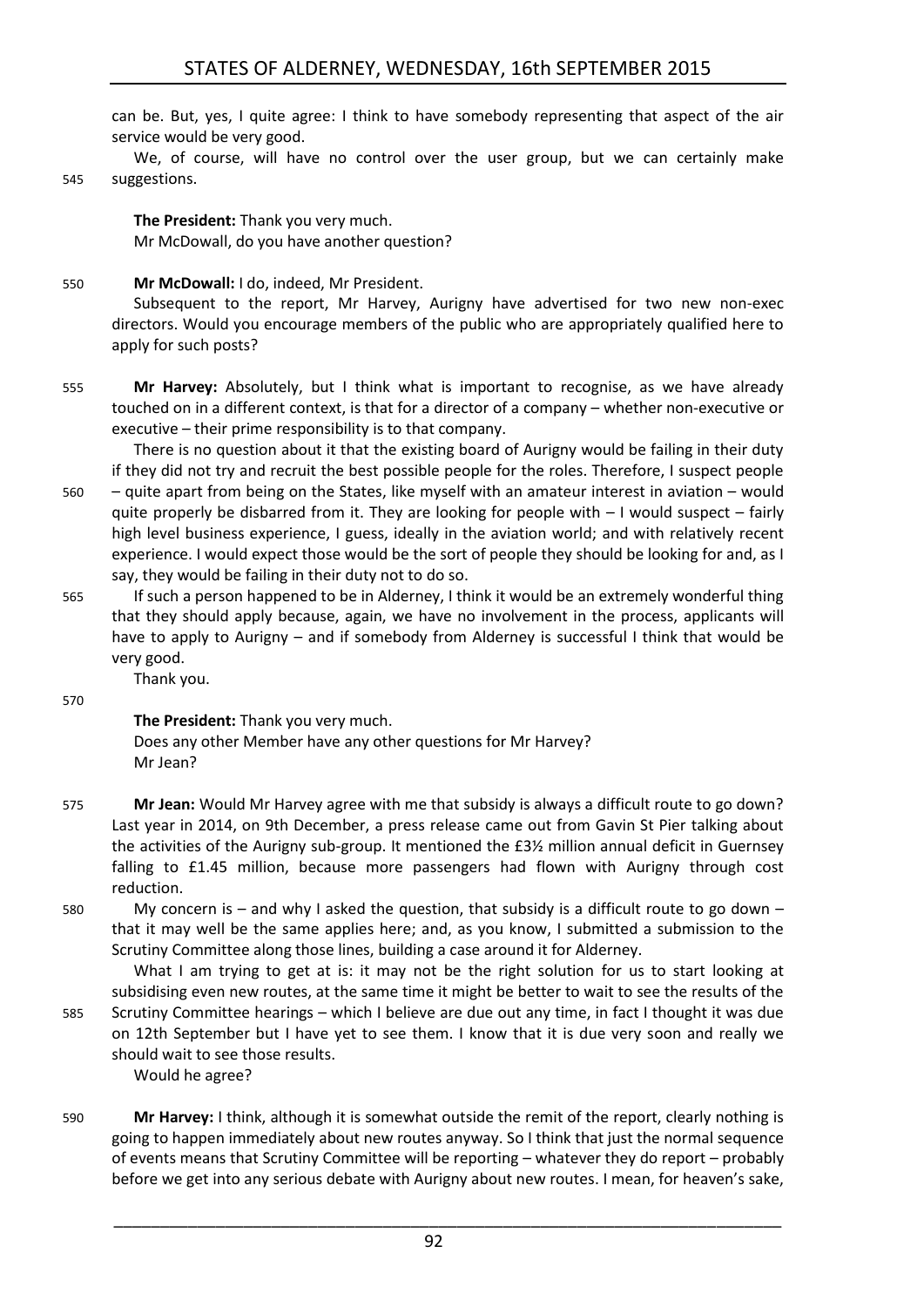they have to service the existing routes better than they are doing at the moment before we can 595 start talking about Jersey, or anywhere else!

Of course subsidy is a difficult concept: I think it is probably quite correct at the moment that if there was not the subsidy there is, the fares would be significantly higher. But I am also a subscriber to the view that if you price things properly, more people will use them. One of the arguments we are trying to get across to Aurigny is, for example, that our large number of 600 second-homers here means that there is a fair degree of flexibility and demand – and that if the prices are right then there is a likelihood of driving up the traffic just from that reason alone… the people who used to come three or four times a year and now come once every two years.

So I believe there is a possibility there if you selectively target some price reductions. But clearly what Aurigny are *not* going to want to do – or certainly T&R, because they will call the 605 shots at the end of the day – is give an across the board price reduction to Alderney… As I am sure you are well aware, anything like that would require the agreement of the full States of Guernsey because it will effectively be new costs that they are accepting.

So it is not a decision for Aurigny alone, it is a decision for T&R and probably the full States of Guernsey. So it is an argument that you might well end up having with them yourselves.

610 I think the use of subsidies to start something off, such as the Jersey route, is quite right and proper. It may not even be a subsidy, as we did with the trial we ran two years ago when we chartered the aircraft for a six-week period. So we said, 'We believe we can make this work.' We took the risk – I think the actual cost to the States was negligible because actually the load factors were very high on the charters. So that is one case where we as the States said, 'We 615 believe this will work; you are doubtful about it; alright, we will shoulder the risk.' It cost us nothing and it proved that there was a demand there.

So that is the sort of mechanism that we might well be looking at in the future – but all of these things will depend upon the availability of sufficient aircraft, clearly, to cope with the demand.

620

**Mr Jean:** Thank you very much, Mr Harvey.

**The President:** Mr Rowley.

625 **Mr Rowley:** Yes, thank you very much for your report, Mr Harvey, just one brief question: to the best of your knowledge does anyone on the current board of Aurigny have any previous experience in aviation? Or, for that matter, T&R?*(Laughter)*

**Mr Harvey:** Well again, I have to ask Mr Rowley to think of a question I have no answer for.

630 I do not know exactly who is on the board of Aurigny; one would hope they have people with that sort of knowledge. *(Interjection)*

I think it has been widely publicised that the chairman, I believe, is standing down. My understanding is that he was recruited because of his knowledge of large businesses and how to run them efficiently and effectively, so it is debatable whether that has really worked… But it is 635 not easy finding people who are experts in aviation with a successful track record because, quite

frankly, aviation is an extremely difficult sort of business to be in, especially if you do not have the huge economies of scale (**A Member:** Yes, yes.) that Virgin or easyJet – or somebody like that – have.

So running small airlines is a *very* difficult sort of business, and whilst there is not much 640 sympathy for the management and board of Aurigny at the moment I think, being realistic about it, they have not got an easy job. They may not be doing terribly well at it, but it is not an easy job.

**Mr Rowley:** Okay, thanks.

645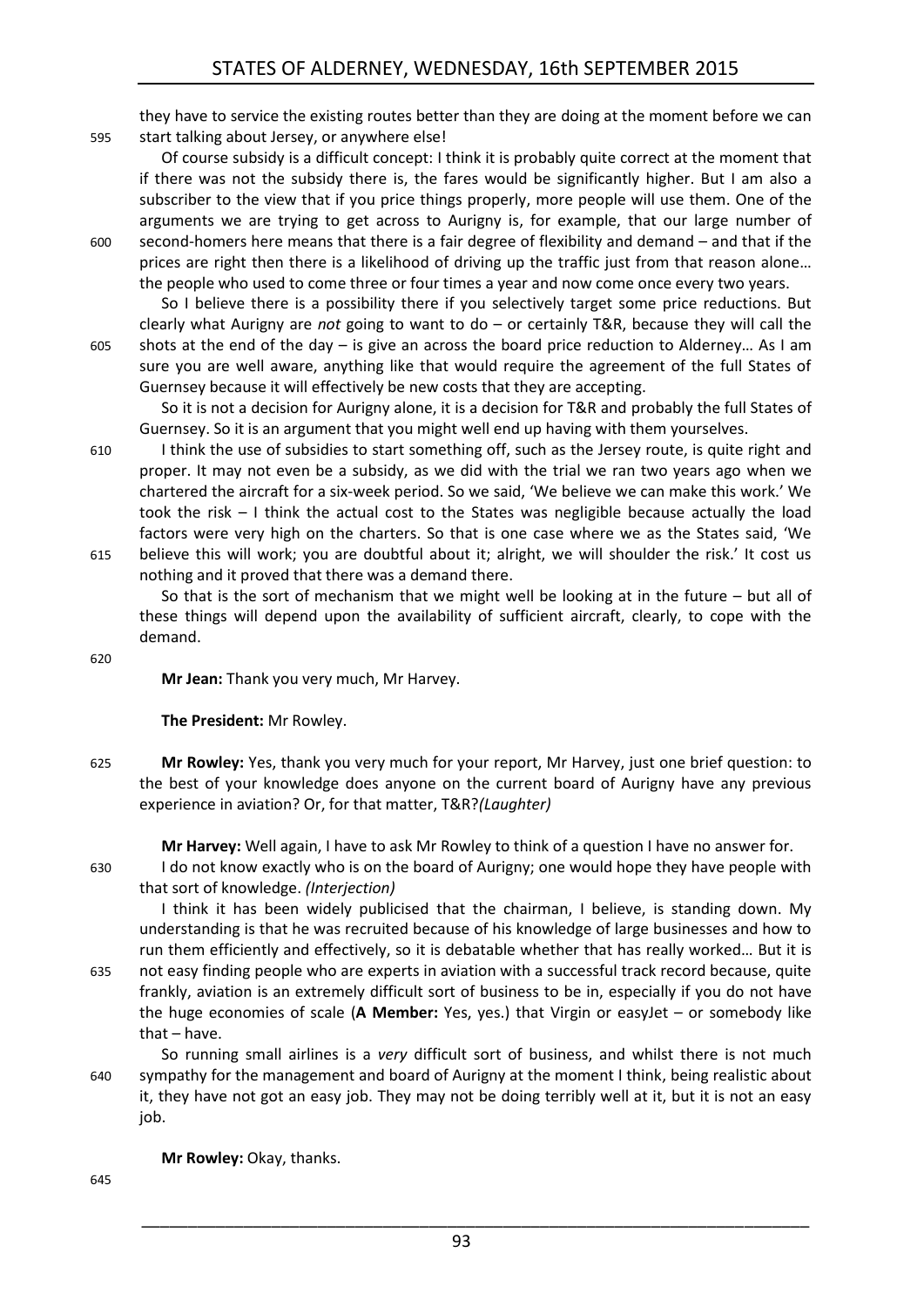**The President:** Thank you, Mr Harvey.

Does anybody else have any questions for Mr Harvey on this report? Thank you very much, Mr Harvey, for answering the questions – *(Interjection)* There is one? Sorry, Mr McKinley.

**Mr McKinley:** No.

**Two Members:** Mr Roberts.

655 **The President:** Mr Roberts? Sorry. *(Interjections)*

**Mr Roberts:** I think yesterday really summed up the service we are getting from Aurigny –

**The President:** Is this a question for Mr Harvey?

660

650

**Mr Roberts:** It is a question, yes.

**The President:** Good, excellent.

665 **Mr Roberts:** I think it was 10 passengers went down to Guernsey… States Members to the Lieutenant Governor's memorial. Each and every one of them had to travel privately, because Aurigny could not get you down there – and it sums everything up.

Medical patients suffer the same thing every day, but we saw that yesterday as a group. The management at Aurigny have no regard for Alderney's future whatsoever – it has gone down 670 and down. There was one aircraft at the end of August – one aircraft serving this Island.

I will ask Mr Harvey: has he any confidence at all in the management at Aurigny who currently run it, with regard to Alderney?

**The President:** That is not actually part of his report but I will allow it to Mr Harvey's 675 discretion as to whether he answers that or not. *(Laughter)*

**Mr Roberts:** Right, well, that is the question.

**Mr Harvey:** I guess it is like two men in a rowing boat in the middle of an ocean: one of them 680 has read a book on navigation and the other has not. Who do you have confidence in?

Do I have confidence in the management? I have to have, because who else are we going to look to? We draw their mistakes, their errors, their problems – and there are many – to their attention. You have done so yourself today in your usual direct style, Mr Roberts, and I commend you for doing so.

685 There has been talk about motions of no confidence in the management and the board of Aurigny – I have to say that is fine, but where does it lead? It does not really particularly lead anywhere.

Of course we hope that there will be an improved board in the future. I think one of the encouraging signs is that Treasury and Resources who, 18 months ago, said that a service level  $690$  agreement – or memorandum of understanding as we now know it – they were perfectly happy that we do that but we should just do it directly with Aurigny and they did not want to get involved. Well, frankly, that was going to lead nowhere.

Now they are saying, 'Let's get on with this because we want this to be able to hold Aurigny to account. And we have to take them at their word, that a memorandum of understanding with 695 some hard measures that we will be reviewing performance against on a quarterly basis – if not more frequently – allows us to say, 'Yes, you are meeting this requirement' or 'No, you are not.' T&R will be party to this agreement and they ultimately hold the purse strings and the shares, so

94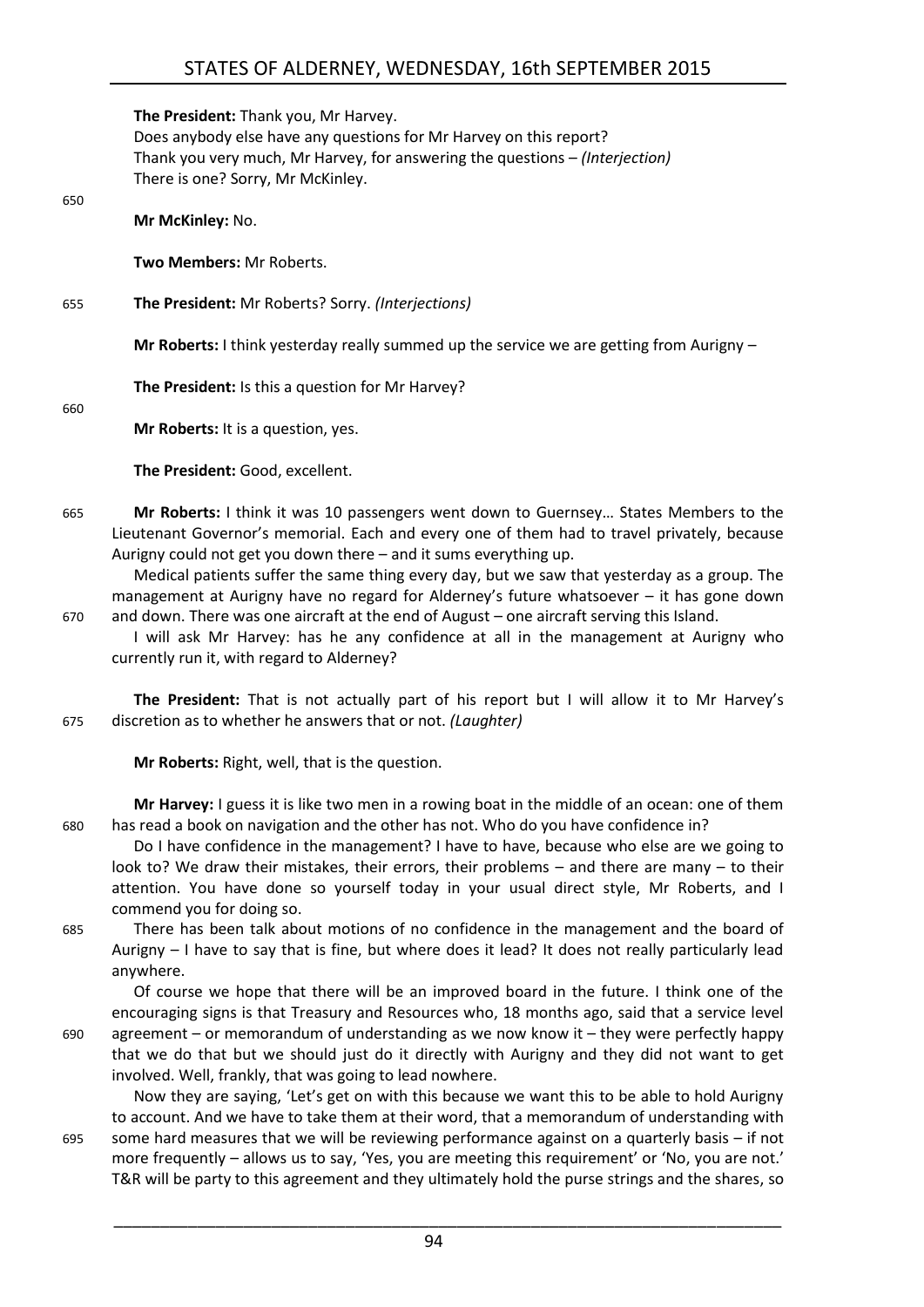# STATES OF ALDERNEY, WEDNESDAY, 16th SEPTEMBER 2015

I believe they will hold Aurigny to account – and I guess ultimately T&R's decision will relate to board composition as well.

700 So, do I have confidence in the management of Aurigny? My answer is: I have to have because there is no-one else – but that does not mean I am happy with it.

**The President:** Thank you, Mr Harvey. Does anybody else have any questions for Mr Harvey on his report? 705 No? Right, thank you very much.

<span id="page-18-0"></span>

# Billet d'État No 2 for Wednesday, 16th September 2015

#### **I. Amendment to the Duty on Long Leases (Alderney) Law, 1994 – Duty on Long Leases (Exempt Dealings) (Alderney) Ordinance, 2015 – Item not approved**

<span id="page-18-1"></span>*Item I.*

*The States is asked: To approve the Duty on Long Leases (Exempt Dealings) (Alderney) Ordinance, 2015*

**The President:** Mr Greffier, can we move to Billet No 2, please?

#### **The Greffier:** Yes, sir.

Item number I is the Amendment to the Duty on Long Leases (Alderney) Law, 1994. A letter 710 has been received from Mr Harvey in his capacity as Chairman of the Policy and Finance Committee, and the States of Alderney is asked to approve the Duty on Long Leases (Exempt Dealings) (Alderney) Ordinance, 2015.

**The President:** Thank you very much.

715 Mr Tugby is Convener; were there any comments on this Item?

#### **Mr Tugby:** Yes, sir.

A contributor asked to what extent have AHA driven this Item. The Chief Executive advised that this has been carried out on the request of the Housing Association, as duty does not apply 720 in Guernsey and therefore they wish to make it a level playing field, so that it does not apply in Alderney either.

Another contributor asked would the land still be owned by the States of Alderney. The Chief Executive advised that this relates only to the disposal of the leasehold interest and the freehold interest is retained by the Alderney Housing Association.

725

#### **The President:** Thank you very much.

Before we move any further there was some confusion with regard to what was referred to as '4% conge'. Before we get into that debate I would ask the Greffier to clarify for all the States Members and members of the public, exactly what that penalty tax refers to.

730 Mr Greffier.

**The Greffier:** Thank you, sir.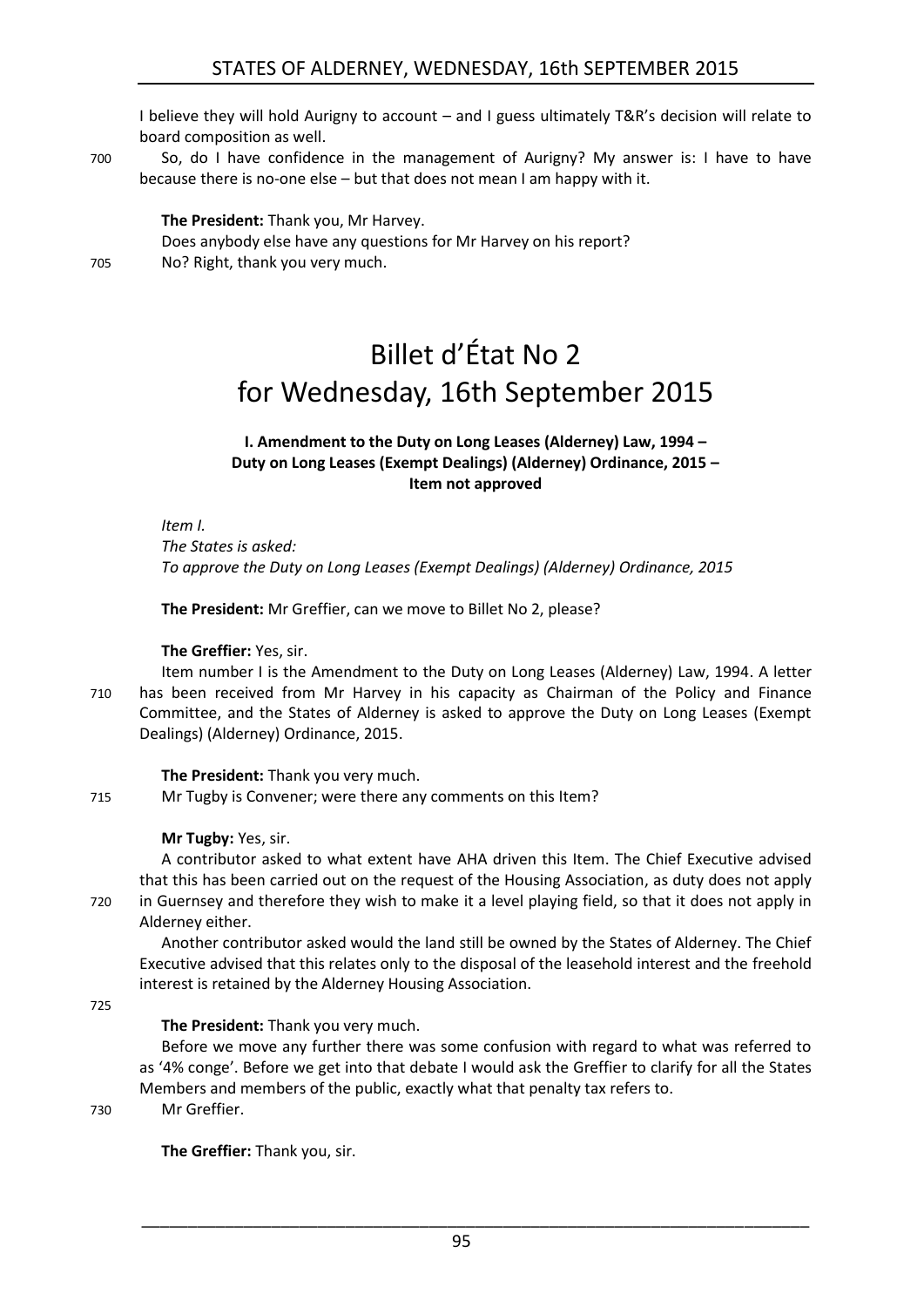The purchase of a leasehold interest with return in excess of 21 years is currently governed by the Duty on Long Leases (Alderney) Law, 1994. Under that law purchasers of long leaseholds 735 are required to pay leaseholder duty calculated as a percentage of the transaction value.

The applicable percentage is defined within the Duty on Long Leases (Variation of Rate and Ratio) (Alderney) Ordinance, 2003. Using the example provided in Mr Harvey's submission, the applicable percentage rate would be 4% of leasehold duty, which is split equally between the States of Alderney and the States of Guernsey. Transactions at higher values attract a sliding 740 scale of applicable duty and differing ratios as between the States of Alderney and the States of Guernsey.

The purpose of the Ordinance before the States today is to remove that obligation to pay leasehold duty on specific transactions. The mechanism to achieve this is to include those transactions which fall within approved schemes and in which Alderney Housing Association is 745 one party, within the exemptions classified in section 14 of the Duty on Long Leases (Alderney) Law, 1994.

I hope that assists, sir.

**The President:** Does any Member want further clarification on that issue?

750

**Mr Jean:** No, I do not require further clarification but what does interest me because of the late publication of the Billet, I am concerned that there are questions in the pipeline which have been asked by other members of the public, and I think that we should give time and thought to answering those. (**A Member:** Hear, hear.) Because of the late notice of the Billet I am not at all 755 happy about voting this through at the moment until those points are clarified, if I may say, sir. Thank you.

**The President:** Well you have made your point. It was at the People's Meeting and there has been an opportunity for people to ask questions, and to approach the States Members since 760 then if they wish points to be raised at this meeting.

Mr McKinley – is this to do with the 4% tax?

**Mr McKinley:** No, it is just a follow up to Mr Jean's question.

765 **The President:** Can you save that for the main debate, because you will have ample opportunity to speak on that in the main debate.

Right, Mr Harvey as proposer.

**Mr Harvey:** Thank you, sir, and I am grateful to the Greffier for his clarification of the names 770 we have applied to things because as I understand… it was my simple understanding of the law really… and I am sorry to hear there was an error in the Billet, but it was really about what we actually call the 4%.

Yes, this is an Item which has been brought to us by the Housing Association, arising from their launching of the Partial Ownership Scheme, a scheme deigned to help people who might 775 otherwise have difficulty getting on to the property ladder, in helping them to do so.

It is a slight anomaly of our law which was changed in 1995, I understand, that the leases that would be granted under this scheme would attract duty. Had those leases been granted by the States of Alderney there would have been no duty as we would have been exempt; had there been leases granted, or tenure granted, by the Guernsey Housing Association, again there would 780 have been no duty paid. So it would have borne rather harshly on those people trying to get on to the property ladder through the scheme in Alderney.

There is not a great deal more to say, other than it does put them on a level playing field with people applying in Guernsey. The issues raised with us have been the subject of some e-mail correspondence, and one of the correspondents refers to the fact that the law was changed in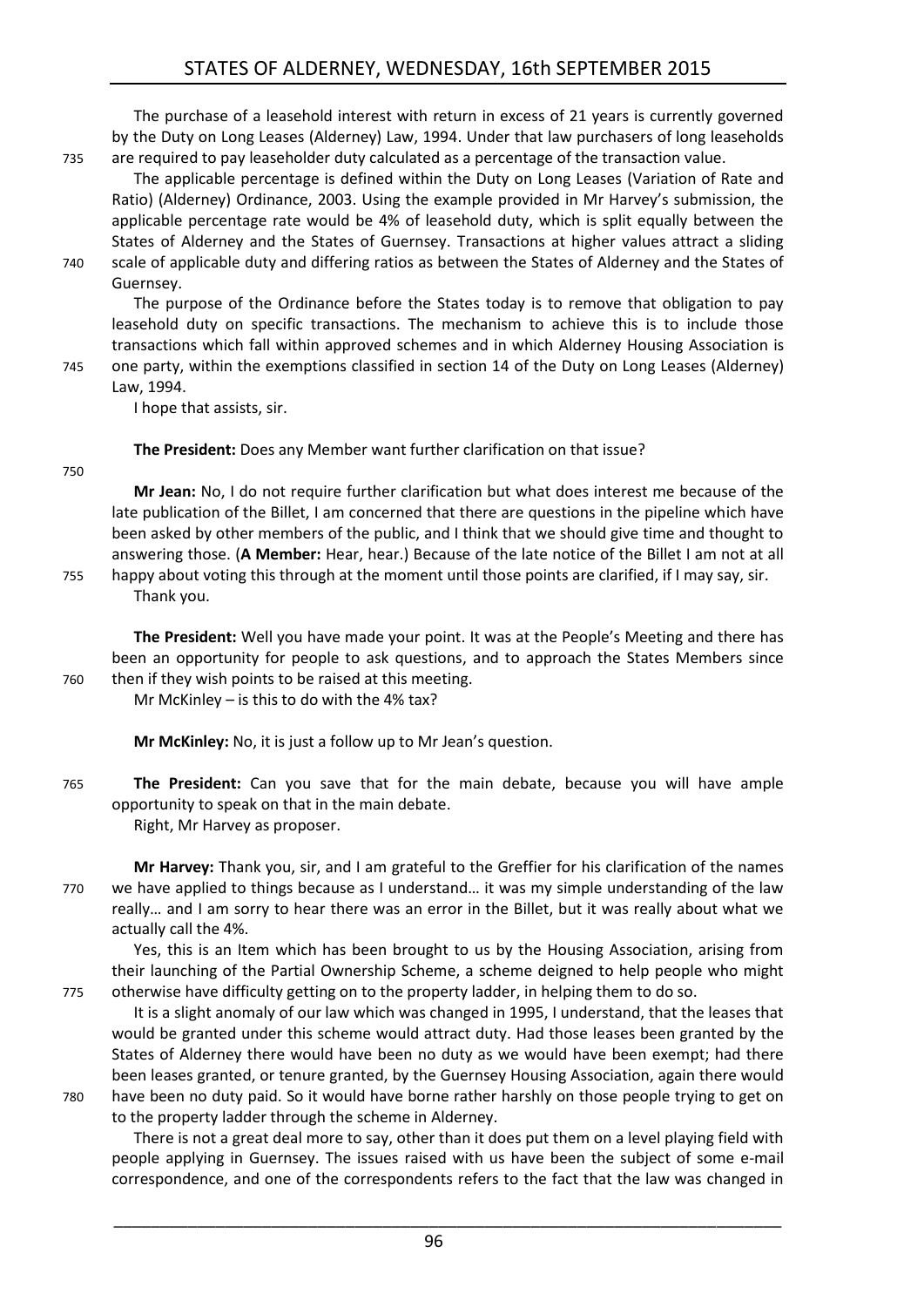- 785 1995 because it was realised that people were buying long leases rather than freeholds to avoid duty. Well, this is a minor easement of that situation and things do change over the period of 20 years. So I think it is an entirely legitimate and proper thing to do, to help those people get on the housing ladder.
- Another point raised was, 'Is this unfair to those in the private sector?' where it is an 790 unfortunate fact that any scheme to help people will always leave some people the wrong side of the fence. But I think those people who are genuinely struggling to buy their own property are much more likely to go through the Housing Association Scheme and to benefit from this relaxation of the duty, should we decide to pass it.

So I commend it to my fellow States Members. It was discussed at Policy and Finance back in 795 April and there was broad support for the measure then and I would suggest that we now support it by way of an Ordinance.

Thank you.

**The President:** Thank you very much, Mr Harvey. 800 Mr McDowall usually seconds.

**Mr McDowall:** Yes I do, thank you very much indeed, Mr President.

I support any propositions that enable people to own their own houses: it is a matter that provides stability, prudent saving and it is something that has long been espoused, certainly in 805 the UK and here. Getting people on to the housing ladder is extremely important.

I take the point that this provides some inequality in the private sector, and in a debate for another time I would certainly like to extend these sorts of concessions to *all* people who want to get on the housing ladder – it is part of my conviction in politics.

Thank you very much.

810

**The President:** Thank you, Mr McDowall. Is there any Member that wishes to speak on this? Mr Jean, do you wish to…?

815 **Mr Jean:** I would like to say that I want to support this but, as I have said previously, because of the lateness of the publication of the Billet and the fact that *I* did not receive it until Monday evening and did not know of the second Billet – and I do not know how that happened, but it did.

Anyway, the point for me is that I want these points addressed in more detail. I am 820 concerned. I declare an interest, I am a private landlord – since private landlords have been mentioned – but I have no dealing in any leasehold, and never have had.

My concern is for the members of the public who have raised questions in this direction and I do not think that perhaps we are paying enough attention to it; and if we allow the Housing Association to cross into other territory and compete – and these are concerns that I have raised 825 before – it becomes very difficult. I would have liked a bit more time for people's questions to be answered more accurately – though I do agree entirely with the sentiments of my good friend

and colleague Mr McDowall, who points out that it is very important to provide housing.

The problems are exacerbated by the fact that the amount of people requiring housing… the pressure is not there like it once was, owing to the fact that there have been problems in that 830 direction. This is something that probably the Housing Association never thought that it would encounter. I mean, in Guernsey the market is robust, they have got more and more call for social housing – it is required and needed, and there is a lot of pressure to get more of it on the go. Here, it is just the strangest situation for them.

I wish them well, but I cannot vote for this this evening – I am sorry, I just cannot.

835

**The President:** Thank you. Mr McKinley.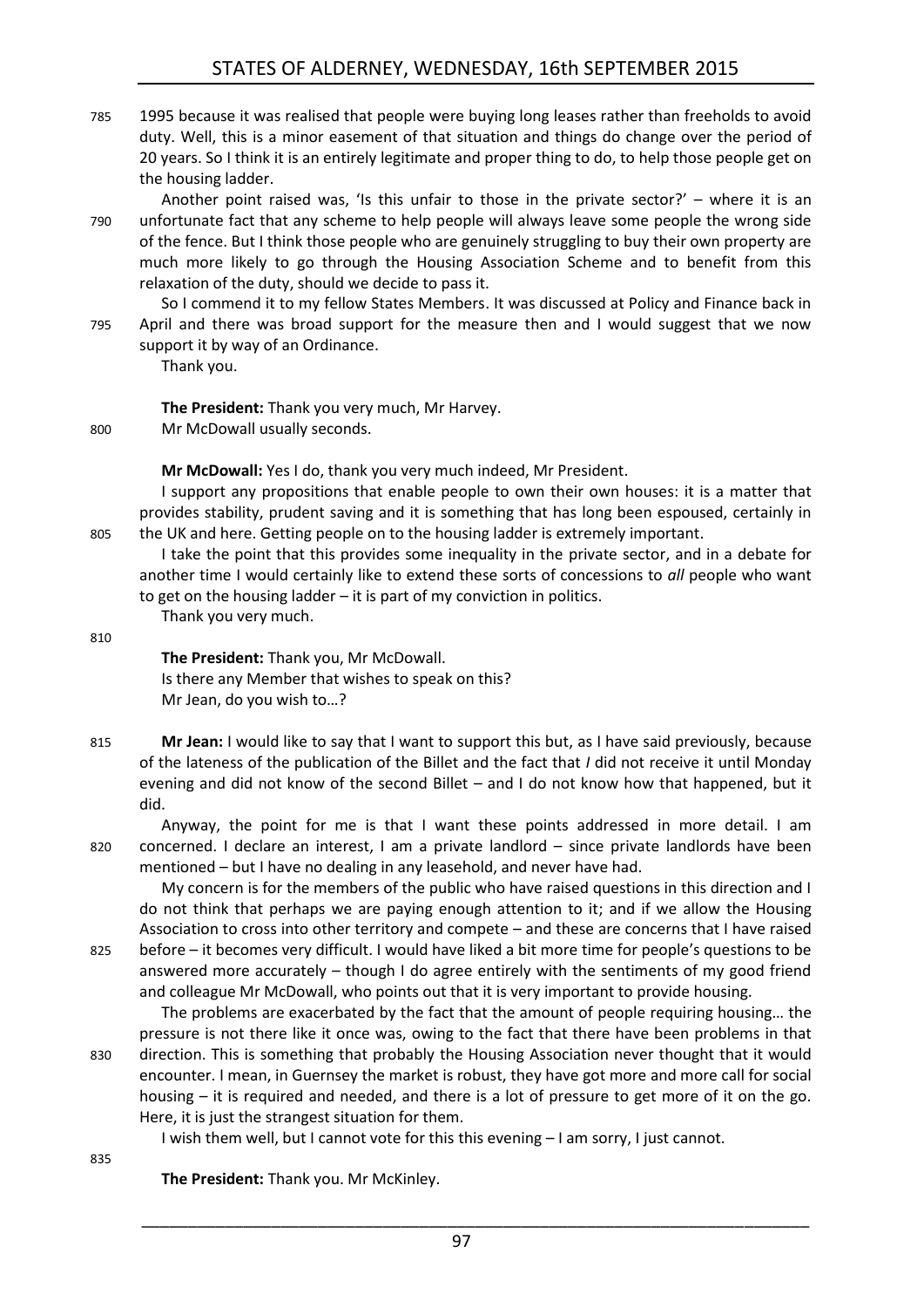**Mr McKinley:** I think Mr Harvey and Mr Louis Jean covered most of the points that I would like to cover. It does seem very much in favour of Alderney Housing Association – who, I have to say, do a wonderful job.

- 840 We are not talking about an enormous number of houses either, but we are setting the precedent which for those who are able to put down, let's say £100,000, and therefore pay their 4% whatever tax you call it… surely they can also put down the £4,000. If they have got the £100,000 to put down to get the long lease agreement, they can manage the other £4,000. (**A Member:** Hear, hear.)
- 845 Those who are not able to do that, or decide that the property they are looking for is not available on the Alderney Housing Association – we are talking about the Butes Apartments – they have to go into the private market. This also conflicts as I think both, or all, have said, with the private estate agents as well… all buyers have to pay their conge. So there is a slight confusion about that.
- 850 I also believe the timing of the publication of this was actually too late for any *written* questions for the People's Meeting, because they have to be submitted by the Monday and I do not think this was out on that day.

The final question that I would just like to point out is that for some reason it is suggesting that this Ordinance, if passed today, be backdated:

'(2) The amendments made in subsection (1) shall have effect in relation to any dealing on long leases which has taken place in the period of 28 days preceding the commencement of this Ordinance.'

855 In other words, we are looking back 28 days. I do not know what other laws are put back 28 days, but if I were to commit a crime tomorrow and the next day the law changed then I am free of that crime, possibly. So I do not see why it is going back 28 days.

#### **The President:** Thank you, Mr McKinley.

860 Just as a point of order… please sit down… could the Greffier or the Secretary please confirm when this Billet No 2 came out, in order to ensure there was time for written questions.

**The Secretary:** It was e-mailed to everybody on the Tuesday – and at the same time I asked if anybody wanted a hard copy, for them to let me know.

#### 865

**The President:** Thank you, and how many days before the States Meeting was that?

**The Secretary:** Oh…

870 **The Greffier:** One… eight, yes.

**The Secretary:** Eight.

**The President:** Eight, so that is sufficient time for written questions to be put in – just as a 875 point of order.

**Mr McKinley:** Well, if I could just clarify, then… Two people have called me to say that they actually received their Billet by post, and I think some people are allowed to receive them by post, or have an arrangement to receive them by post. They actually received them on the 880 Tuesday morning, the day before the People's Meeting.

**The President:** Okay.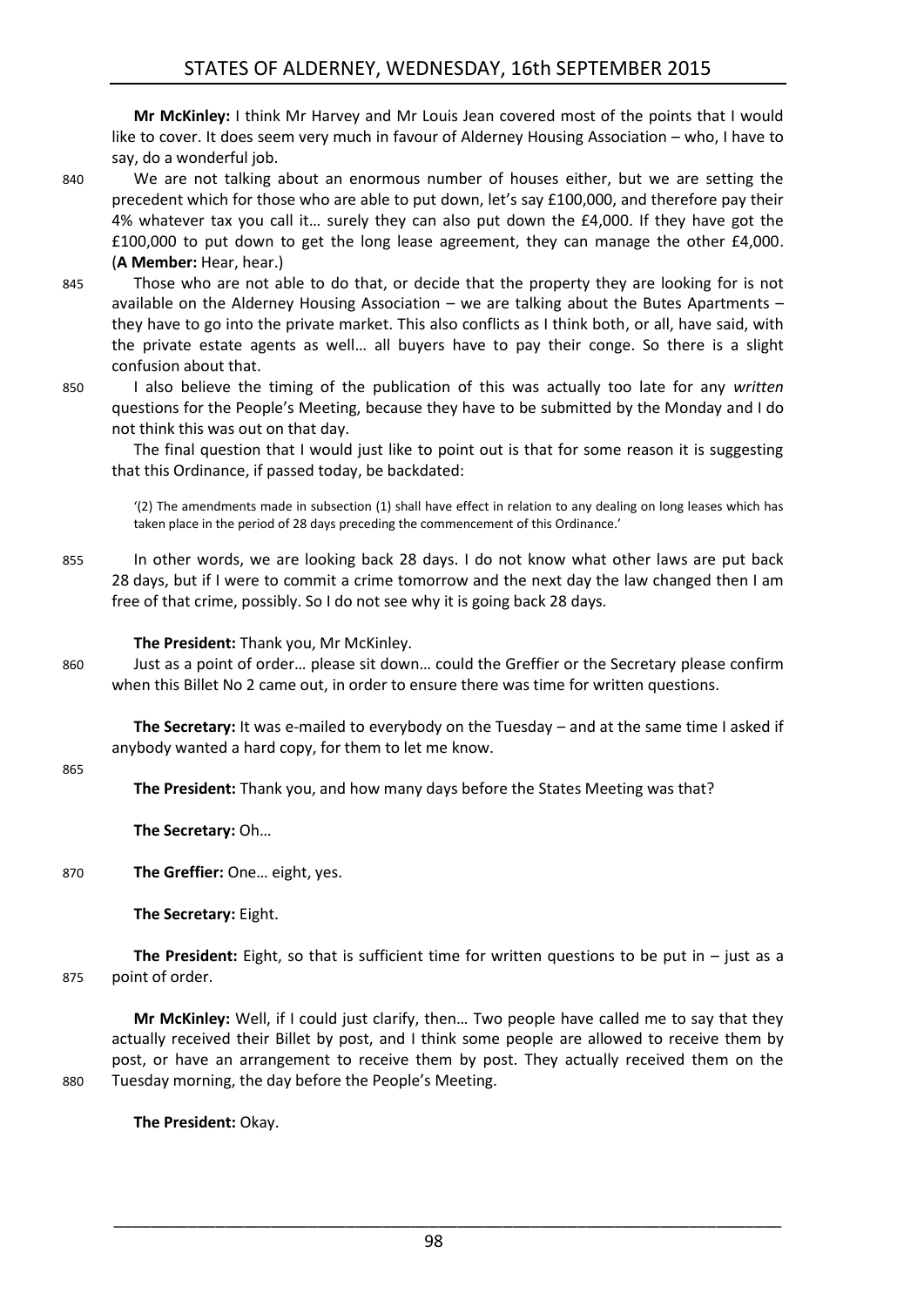**Mr McKinley:** That may be the fault of the Post Office –

885 **The President:** And how many days before the States Meeting is that? That would be eight days before the States Meeting.

**Mr McKinley:** Certainly eight days before the States Meeting, but in order to get written questions to the People's Meeting –

890

**The President:** Oh, you are talking about written questions for the People's Meeting?

**Mr McKinley:** I am talking about written questions to the People's Meeting.

895 **The President:** Okay, yes, I understand.

**Mr McKinley:** So, in other words, there was little time for public consultation.

**The President:** Thank you.

900 Mr Simonet.

**Mr Simonet:** Thank you, Mr President.

I have an overarching issue with this Duty on Long Leases. These properties need to be affordable; this is the most compelling reason for their development. It is Alderney Housing 905 Association's role to achieve affordability, *not* the Tax Authority's.

Such special treatment of one narrow group of purchasers as this proposal provides is unfair on other equally worthy groups of purchasers. Achieving affordability relies largely on the sale price; leasehold duty is but a very small percentage of the total cost to the purchaser. AHA can therefore better and more easily ensure affordability through the control of the sale price to 910 their approved applicants.

A reduction in sale price to the value of the required leasehold duty – a cash-back or discount scheme – is of course eminently achievable if Alderney Housing Association chooses to apply it. They are not choosing: they are choosing not to reduce the sale price because, in my view, their financial modelling is flawed. They are trying to apply wholly unrealistic valuations to the

915 completed property.

In my view – and I have some experience in this area – I think their valuations are something in the order of 20% over the average market price for similar dwellings. This is creating a lack of affordability and thus unsaleability.

I have raised this issue with AHA several times during their meetings with the Policy 920 Committee and they have promised to review their valuations, but to date they have not done so; and I know this very issue has caught the attention of other States Members. Alderney Housing Association is already subsidised by the taxpayer through a provision of grant – this scheme is effectively a further grant, but it is being secured through stealth rather than a direct request for an additional grant. They are asking the ordinary taxpayer to cover their own errors 925 in developing a financial model that does not seem to work for Alderney.

I would have more respect for their position if they could be more honest with the States and just say they need more grant in order to sell the properties at affordable prices in the Alderney market context. AHA forms an important part of the Island's housing and economic strategy and we must do everything we can to ensure its success. Therefore I propose that this proposal is

930 rejected, but the States enter into a further dialogue with Alderney Housing Association to jointly consider a more transparent solution to the challenges presented by the sale of these dwellings to those who might benefit from the purchase.

Thank you, Mr President.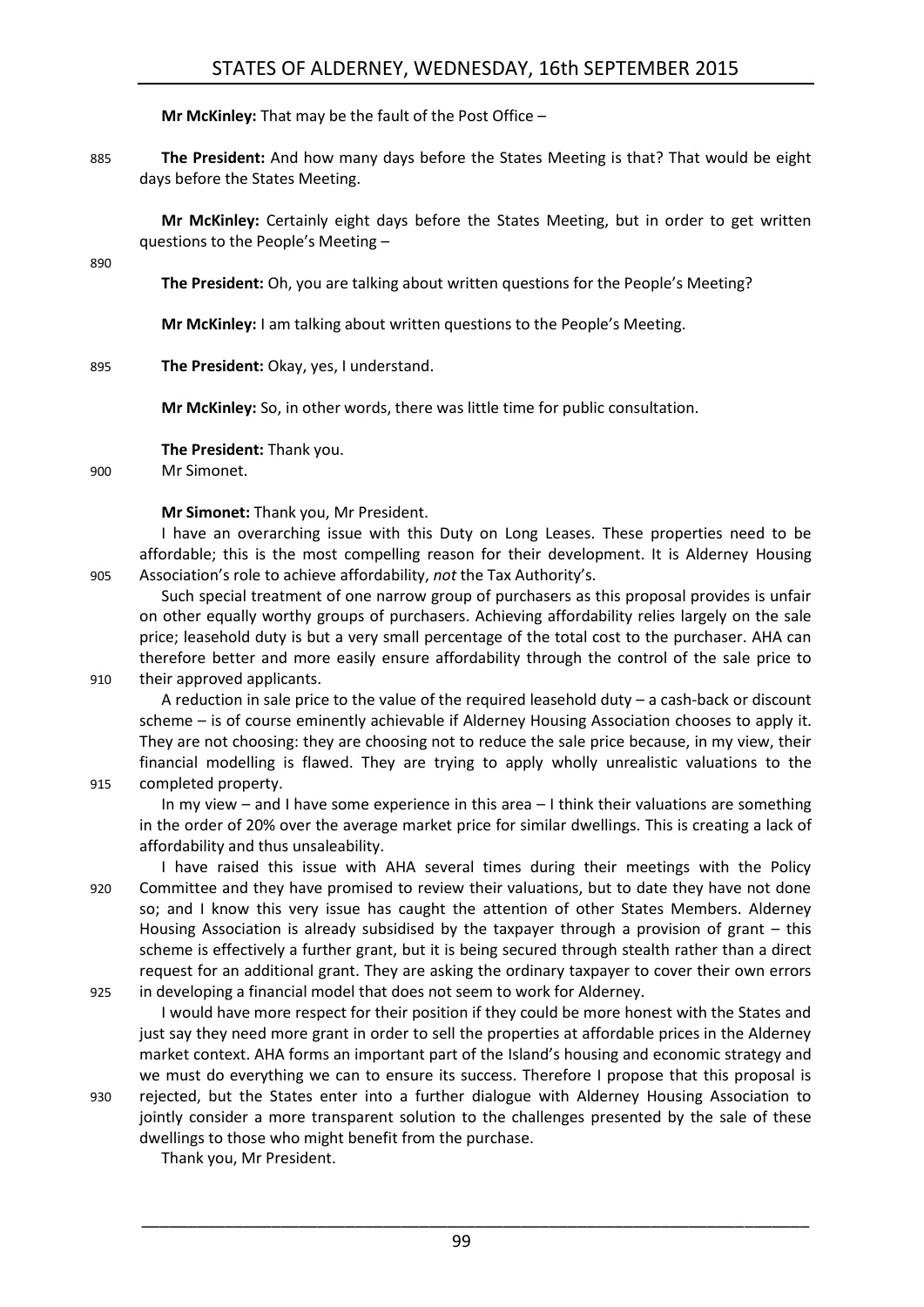#### 935 **The President:** Thank you, Mr Simonet. Does any other Member wish to speak on this subject? Mr Birmingham.

**Mr Birmingham:** Thank you, Mr President, and to fellow Members.

940 I would like to take this opportunity to express my support for the good work of the AHA and also the hugely important role that I believe this body will play in the future of this Island – especially its ability to achieve a sustainable future with a growing population.

Alderney has tried social housing before in the shape of the Banquage scheme. They served the need of the Island for many years and were successful to a degree. The problem, however, 945 was that while the principle of houses being retained by the States was a good one, the practicalities of that idea were not properly considered and this led to houses –which in principle should have been retained as local, affordable housing stock – instead being absorbed into the open market. If you follow that through the logical extension of that policy could only have led to one outcome, which was that you run out of building land.

950 This is why the future role of the AHA's partial ownership scheme, I believe, is so important. I believe it is the only way that affordable housing for the low-paid can be provided without going down the route of a two-tier housing market. Some would deny the requirement for such social housing and quite simply in my view they are wrong. The 2014 e-census showed that only 3.5% of the Island's housing stock is affordable housing, and if you compare this to the UK the 955 proportion of social housing is closer to 16%. Even if the AHA doubled its housing stock over the next 10 years, it would still only increase that stock to at best nearer around 10%.

When you consider these figures, is it any surprise that the Island's population is falling? Alderney has little unemployment but if you are low paid you cannot afford to house yourself. The result is that people emigrate. We need a housing strategy that addresses the affordability 960 of the Island's housing and I believe that affordability is the essential part of that strategy.

As Chairman of the BDCC, with the upcoming review of the land use plan next year, we are intending to undertake some work on housing strategy, so some of the conclusions from that can be into the spatial aspects of the land use plan. I think the step today is the first of many that are needed to help the Island community to grow so that Alderney has a sustainable future – 965 and it has my full support.

In reality the charging of the duty on leasehold would just simply be a situation of giving with one hand and taking away with the other – so I slightly disagree with Mr Simonet in terms of the charging. As you say, it is another subsidy, but it would only end up being a circular one anyway, by the fact that we charge it. So I support the Billet Item as it stands.

970

**The President:** Thank you, Mr Birmingham. Does any other Member wish to speak on this Item?

**A Member:** Sir, can I just make a request – sorry.

975

**The President:** Mr Tugby.

**Mr Tugby:** Sir, a comment on what Mr Birmingham has brought up there, about the Banquage scheme… that solved the problem in the Alderney housing situation for at least 980 40 years, and it did not flood Alderney with houses but it kept an awful lot of young ones staying in Alderney.

I voted on day one against the Alderney Housing Association, because it was only formed because the States of Alderney was not doing their job properly in maintaining the property, and it could have been resolved without any great difficulty. As regards the Banquage situation it 985 was the States that allowed it to get out of hand – it just needed a slight modification to it and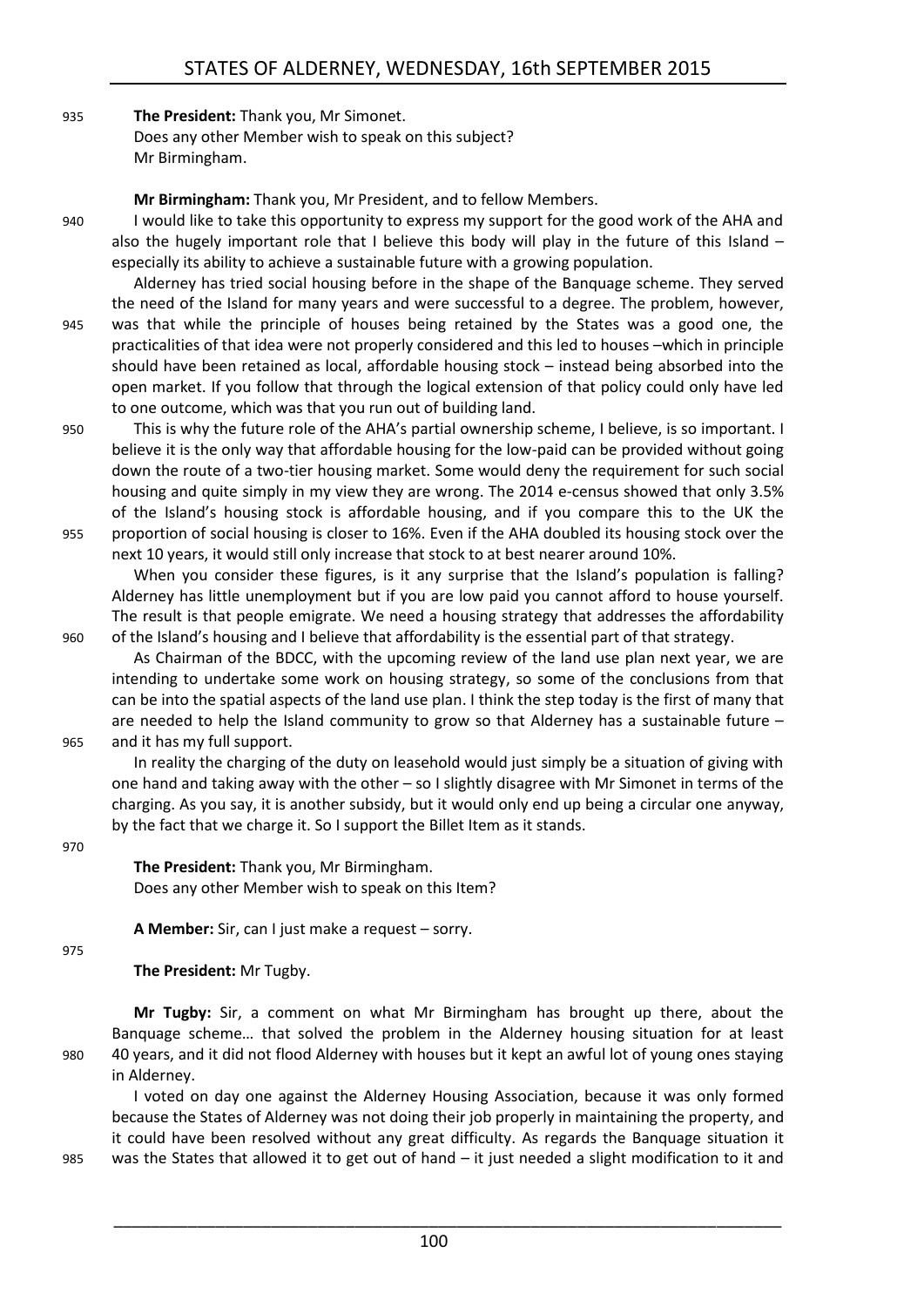that scheme could have gone on for a number of years, which would have solved any housing problem in Alderney.

The money that we have given to the Housing Association… it would not have cost anywhere near as much to have cleared some more land for the Banquage scheme to continue. That is why 990 if we keep making concessions to the Housing Association… I would like to know what they are actually valuing the properties at the present time – perhaps Mr Simonet could tell me what they are valued at.

**The President:** Is this a point of order?

995

**Mr Simonet:** Yes.

**The President:** Please stand on a point of order.

#### 1000 **Mr Simonet:** Right, thank you, Mr President.

I cannot give you the exact figures but I did, at the time, carefully investigate the prices alongside the average price of property in Alderney and I judged them to be around 20% higher than I would expect them to be – and *that* is not affordable housing.

1005 **The President:** That was a point of order, thank you very much.

**Mr Tugby:** Sir, with paying part-mortgage on a property plus part-rent, I think it will still be out of the range of a number of the young local ones to actually get on that one. I know I keep harping on about the Banquage scheme, but that would have made a vast difference to keeping 1010 young people in Alderney, because if you give them the opportunity to own a house totally, then that gives them much more encouragement. But I think I will lose the vote on this one.

But at the end of the day if we give the money to the Housing Association – which we are giving basically, by doing away with the duty  $-$  the money has got to come from somewhere else, so the rest of the Island is going to have to pay it in some form or other to replace the 1015 money that we are losing in duty.

Thank you, sir.

**The President:** Thank you very much, Mr Tugby. Mr McKinley, you have a point of order?

#### 1020

**Mr McKinley:** Well, I want to ask a question – or ask you – whether we can vote separately on this. I want to really ask Mr Harvey, who proposes this, why we are considering backdating the Ordinance.

Sorry, I should stand to ask a question.

1025

#### **The President:** That is fine.

What will happen is that at the moment this will be voted for as it is written and as it is proposed – it will be voted for:

'The States is asked: To approve the Duty on Long Leases (Exempt Dealings)…'

– as written down here. There has been no requête, no amendment requested, so that it is how 1030 it will be dealt with.

**Mr McKinley:** Well, no, there is (1) and (2). *(Interjection)*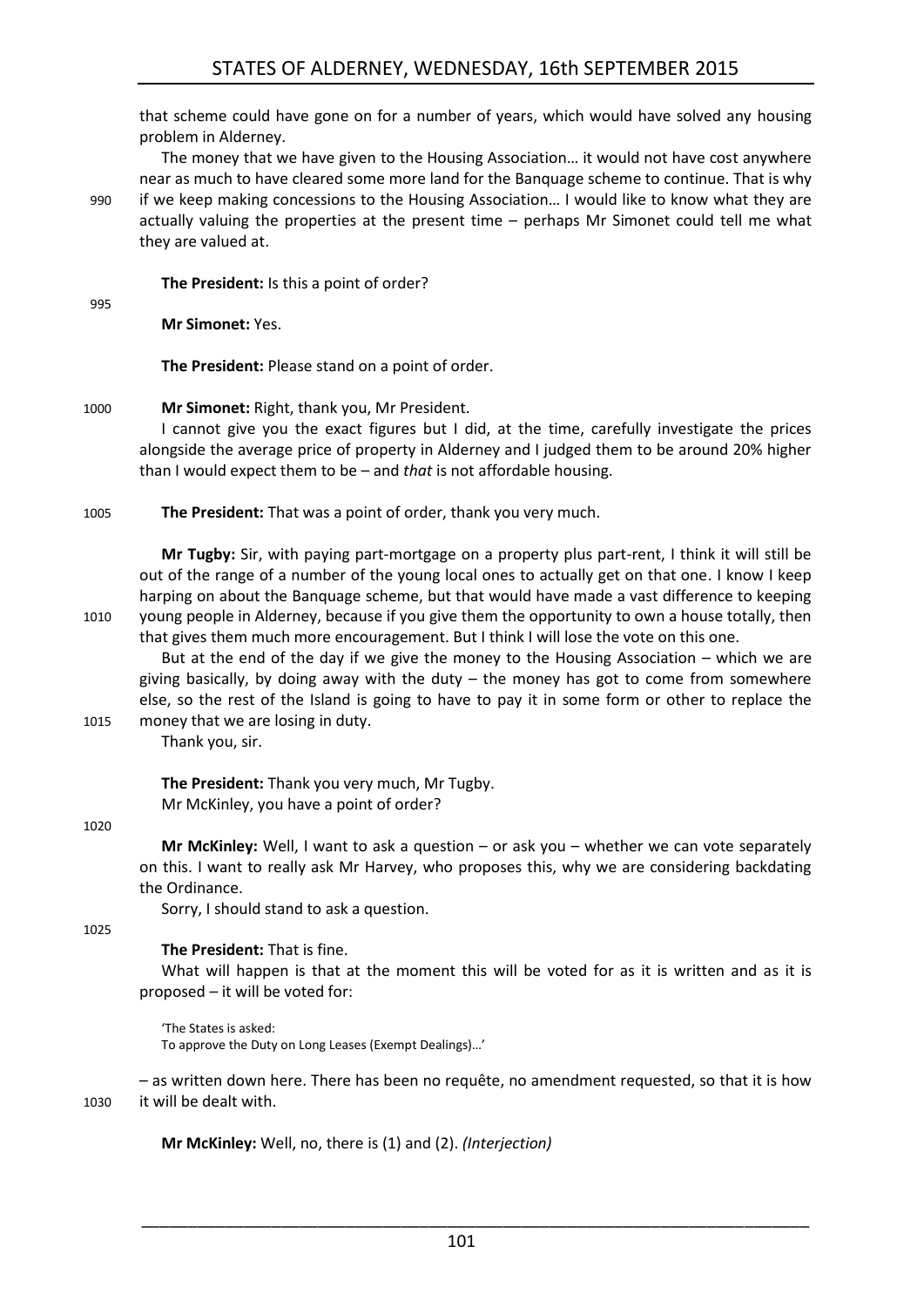# STATES OF ALDERNEY, WEDNESDAY, 16th SEPTEMBER 2015

|      | There is amendment (1) which is: 'The following amendments' etc; and then there is (2)<br>'The amendments in subsection (1) shall have effect in relation 28 days' (Interjections)                                                                                                                                                                                                                                        |
|------|---------------------------------------------------------------------------------------------------------------------------------------------------------------------------------------------------------------------------------------------------------------------------------------------------------------------------------------------------------------------------------------------------------------------------|
| 1035 | The President: There is only one resolution on the Paper.                                                                                                                                                                                                                                                                                                                                                                 |
|      | Mr McKinley: So if we vote for all of this we are voting for the 28 days also?                                                                                                                                                                                                                                                                                                                                            |
| 1040 | The President: Yes. If there were two resolutions on the Paper I would, as I have done in the<br>past, allow them to be voted for separately in case the whole thing failed. But on this occasion -                                                                                                                                                                                                                       |
|      | Mr McKinley: I was just wondering if you could make an exception this time $-$                                                                                                                                                                                                                                                                                                                                            |
| 1045 | The President: - there is only one resolution on the Paper.<br>Does that answer your question?                                                                                                                                                                                                                                                                                                                            |
|      | Mr McKinley: It does answer my question, yes, Mr President.                                                                                                                                                                                                                                                                                                                                                               |
| 1050 | The President: Thank you very much.                                                                                                                                                                                                                                                                                                                                                                                       |
|      | Mr McKinley: Not the way I wanted it, but $-$                                                                                                                                                                                                                                                                                                                                                                             |
| 1055 | The President: Does anybody else wish to speak on Billet No 2, Item I?<br>Mr Rowley.                                                                                                                                                                                                                                                                                                                                      |
| 1060 | Mr Rowley: Yes, thank you, sir.<br>Well, first of all I sort of half-agree with everything that people have said before me. I would<br>just like to point out that - house prices and purchase prices aside - this will just put people on<br>an equal footing with the less well-off in Guernsey, and also if they were to buy directly from the<br>States here So it is nothing unusual or revolutionary.<br>Thank you. |
| 1065 | The President: Thank you, Mr Rowley.<br>We have two Members left who have not exercised their right to speak. Do they wish to do<br>so?<br>No? Mrs Paris?                                                                                                                                                                                                                                                                 |
| 1070 | Mrs Paris: I do feel that although - as Mr Tugby has discussed the previous situation with<br>Banquage – we are where we are (A Member: Yes.) and therefore we should be concentrating                                                                                                                                                                                                                                    |

on what to do with our current problem. I think we have handed the properties over to the Housing Association and we have asked them to do something which we felt we were perhaps not as capable of doing as a body specifically chosen – and hopefully chosen on the basis of having good CVs – for doing this. They are now asking us to level the playing field with Guernsey 1075 and to support them in, I think, their considerable efforts to help solve our problems here.

I feel therefore that we should perhaps give them the benefit of the doubt, that they know what they are talking about.

**The President:** Thank you, Mrs Paris.

1080 Mr Roberts, do you wish to speak on this subject?

#### **Mr Roberts:** Yes, please.

Just to say, the one thing that I am unhappy about is something Mr Simonet came up with, which was the pricings. It was not so much the pricings of the actual dwellings that they are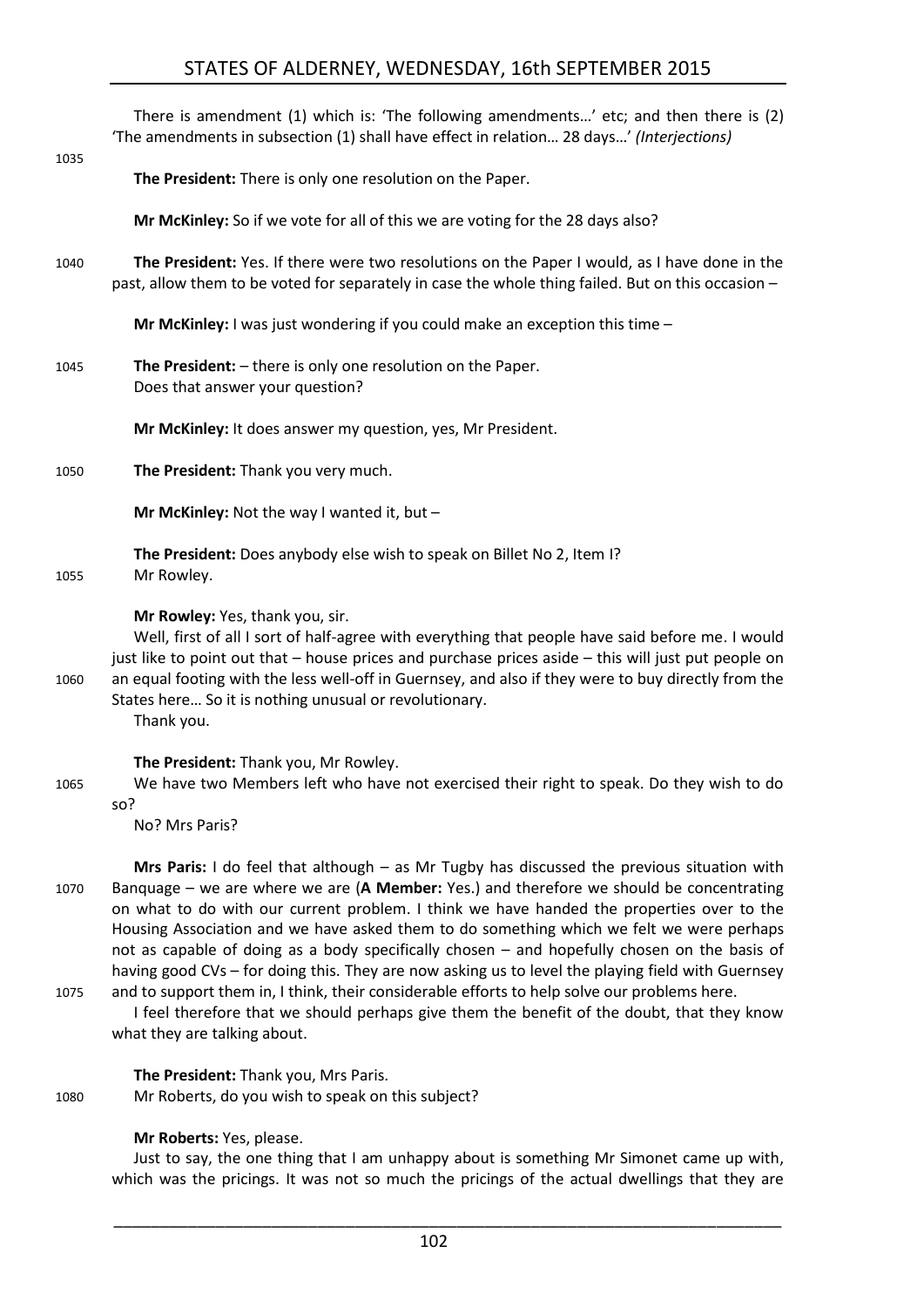# STATES OF ALDERNEY, WEDNESDAY, 16th SEPTEMBER 2015

1085 setting, it is the pricings of the rental. AHA are supposed to be an affordable, cheaper rental and I do not believe they are, and I am unhappy with their rental. That is the point I want to make.

**The President:** Okay… which is not relevant to what we have on the Billet –

1090 **Mr Roberts:** Okay, it just slipped out. *(Laughter)* Thank you.

**The President:** You made your point – okay? Thank you very much. 1095 Mr Harvey, would you care to sum up?

#### **Mr Harvey:** Thank you, sir.

When I looked at this, having seen e-mails from several members of the public. I really thought this was a fairly simple, straightforward matter – but I should have known better. 1100 *(Laughter)*

Mr McDowall, I thank you for your support and you hit the nail on the head when you said this is about helping people to own their own home and have a stake in the Island. And of course, yes, other measures could be looked at there to help people, and I suspect that some of those in the private sector will be buying freehold where the same rules do not apply. But yes, 1105 you are quite right, we can never do enough to help people to buy their own homes.

Mr Jean, the late publication of the Billet: we are told this was within legal timeframes, so I think there is not much more we can say on that.

Mr McKinley, you felt that the arguments were all in favour of the AHA, and I would say no, they are in favour of the AHA's clients – the people who are struggling to buy their own homes.

1110 Mr Simonet obviously has some particular views about the way the AHA is run, and they have been aired in the past – and I am sure they will be aired in the future. I do not see that as a reason to throw out this small helpful measure, because at the end of the day the Housing Association is not a commercial profit-making concern, it is a concern set up at the instigation or with the support of the States of Alderney, for the reasons that Mrs Paris and others have 1115 mentioned, that we were not managing our housing stock satisfactorily.

Mr Birmingham: yes, I think it is a dreadful reflection that only 3½% of our housing stock is affordable, and clearly we must look at measures to help people.

Mr Tugby, again, felt that the States of Alderney were not doing the job properly, but still seemed uneasy with this.

1120 Mr Roberts: yes, rent is not really the issue.

This is not about whether the Housing Association is doing its job properly, it is not about whether the decision taken several years ago to pass our stock of houses to the Housing Association was a good one – that is history. This is about helping people. There may be young people, there may be some who are not quite so young, who are keen to get a stake in the 1125 housing market and who are more likely to be good citizens and remain in Alderney paying their taxes and providing useful services. So I suggest that we treat it as such.

Yes, any tax that we offer a concession on means that there is a loss of taxation – if it is any consolation, only half of this tax is lost to Alderney, the other half is lost to Guernsey.

Twenty-eight days pre-dating: I will be totally honest, I have no idea why it is in there, but it is 1130 clearly not separable from the Billet Item and I really cannot think it is a sufficient matter to reject this Billet.

So I ask the States Members to support the resolution.

**The President:** Thank you very much.

1135 Mr Greffier, will you please put Billet No 2, Item I, to the vote.